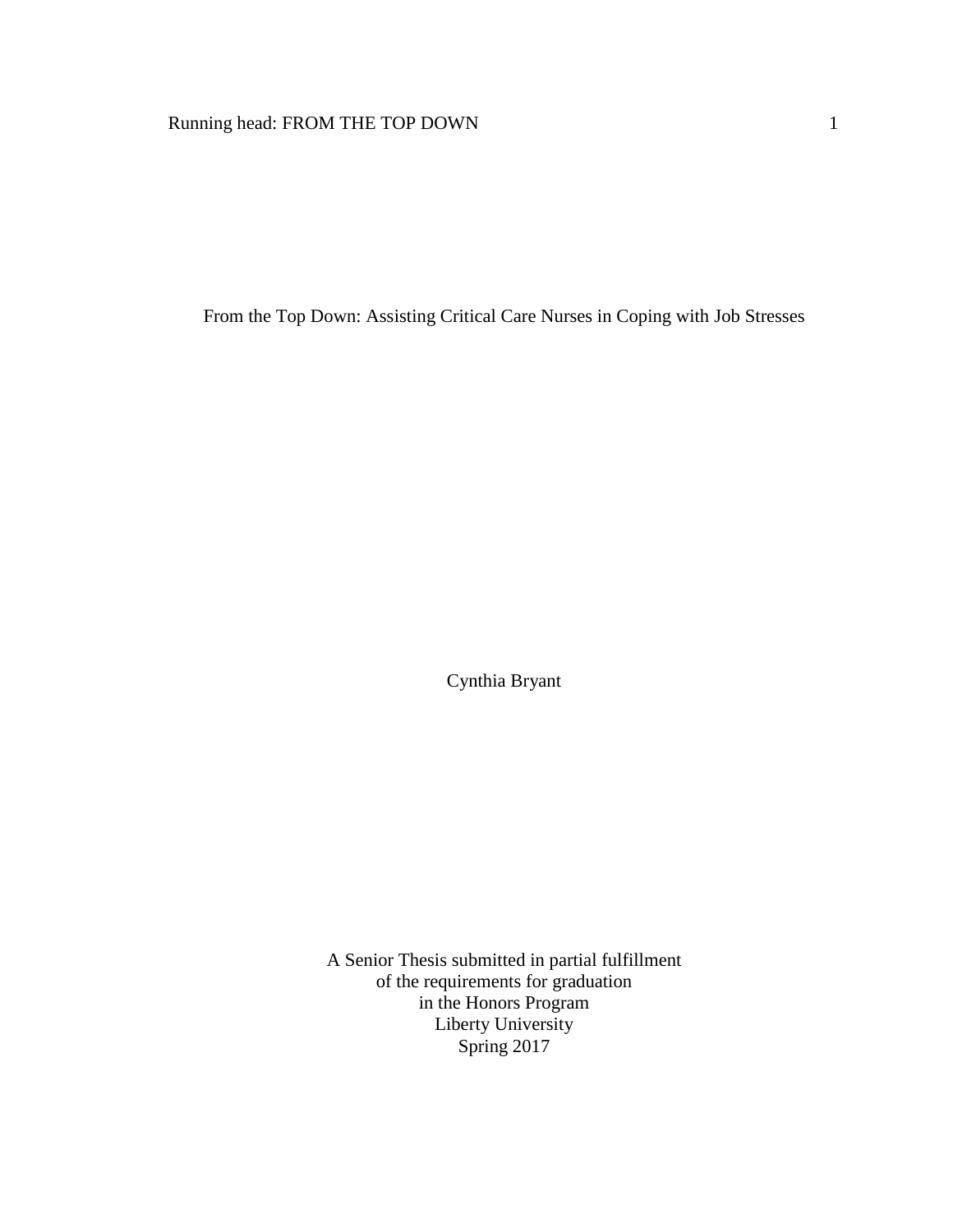Acceptance of Senior Honors Thesis

This Senior Honors Thesis is accepted in partial fulfillment of the requirements for graduation from the Honors Program of Liberty University.

> Dr. Tamra Rasberry, Ph.D., M.S.N., R.N. Thesis Chair

\_\_\_\_\_\_\_\_\_\_\_\_\_\_\_\_\_\_\_\_\_\_\_\_\_\_\_\_\_\_

Mrs. Linda Gregory, M.S.N., R.N. Committee Member

\_\_\_\_\_\_\_\_\_\_\_\_\_\_\_\_\_\_\_\_\_\_\_\_\_\_\_\_\_\_

Dr. Craig Hinkson, Ph.D, M.A., B.S. Committee Member

\_\_\_\_\_\_\_\_\_\_\_\_\_\_\_\_\_\_\_\_\_\_\_\_\_\_\_\_\_\_

Marilyn Gadomski, Ph.D. Honors Assistant Director

\_\_\_\_\_\_\_\_\_\_\_\_\_\_\_\_\_\_\_\_\_\_\_\_\_\_\_\_\_\_

\_\_\_\_\_\_\_\_\_\_\_\_\_\_\_\_\_\_\_\_\_\_\_\_\_\_\_\_\_\_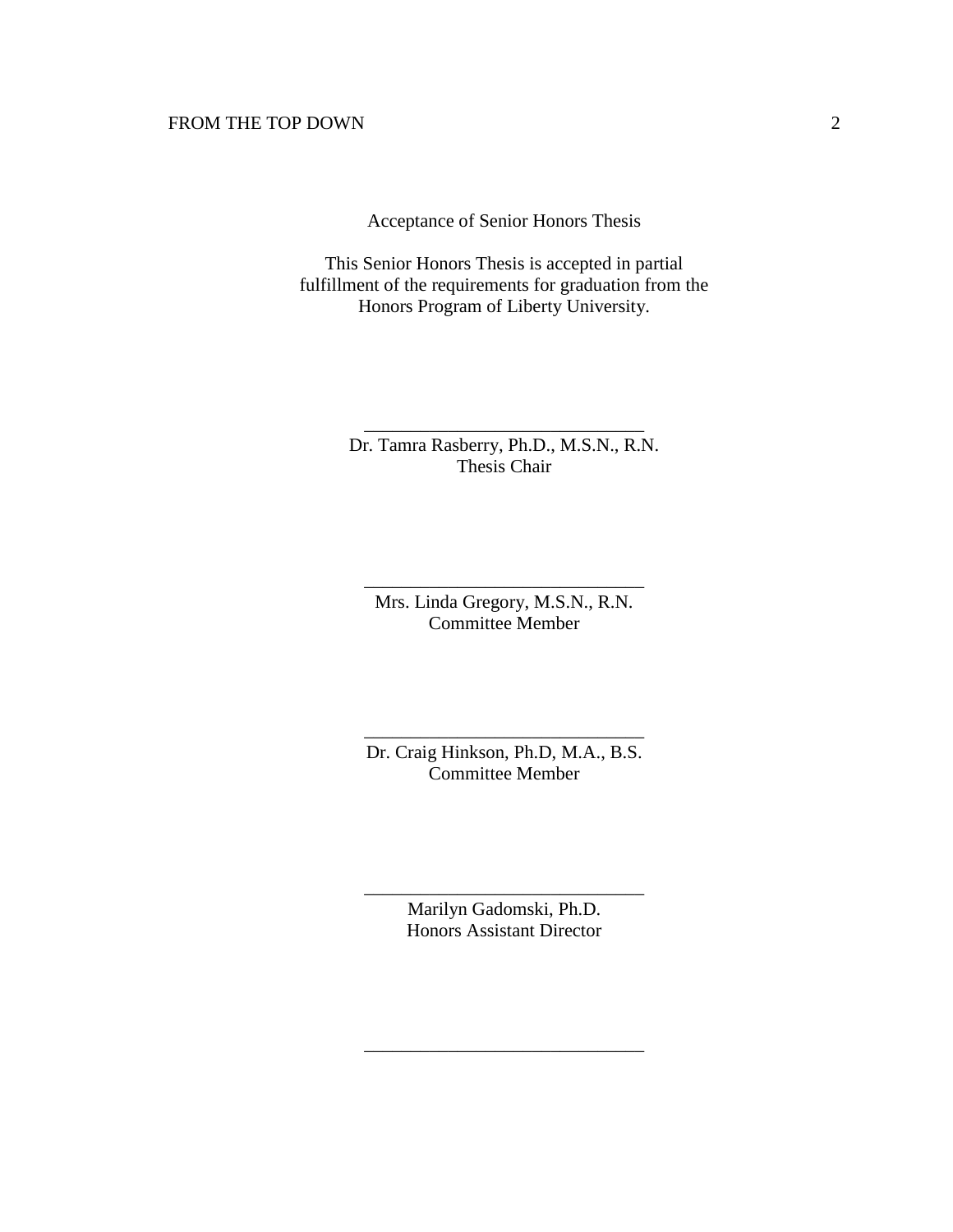# Abstract

Critical Care nurses are faced with traumatic scenarios on a daily basis at work and are expected to remain professional in the face of chaos. In the midst of caring for their patients and catering to each family's emotional needs, their own mental health tends to get pushed aside. Nurses are expected to remain supportive to sick patients and their families while enduring psychologically disturbing images and sounds, witnessing phases of the dying process, and hearing end-of-life care decisions being made. Because these nurses are only human, their energy reserves are rapidly depleted and they are left emotionally exhausted. Nurses must be shown effective ways to cope with the many stresses on their units or they will experience burnout quickly, as many studies have already shown. The public is largely uneducated on this particular topic because the main focus in an intensive care unit is the patient and the patient's family, as it should be. However, if the nurse is neglected and suffers, the patient care will also likely suffer.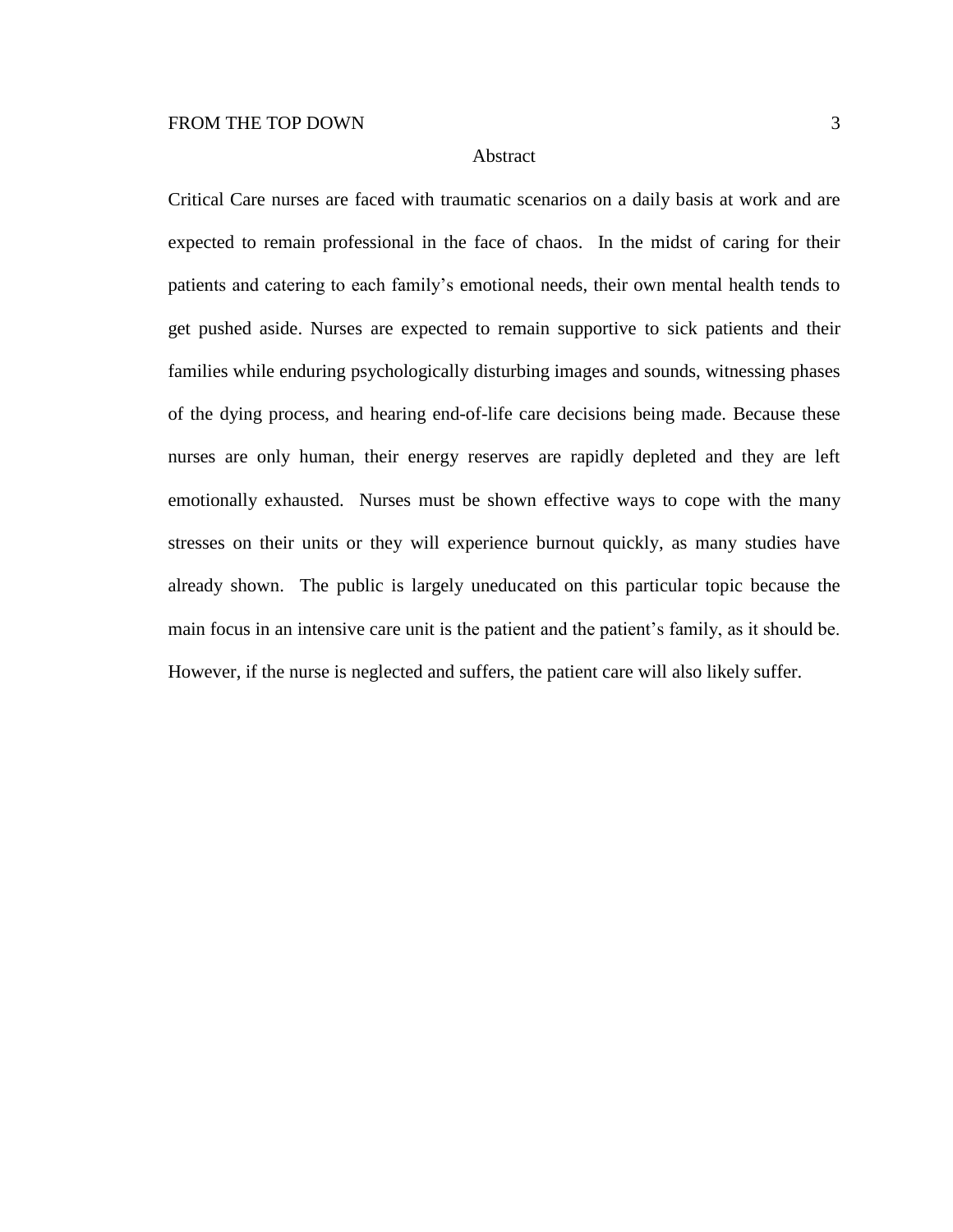From the Top Down: Assisting Critical Care Nurses in Coping with Job Stresses

Within an intensive care unit (ICU), there looms a stressful atmosphere in which critically ill patients and their anxious families may need to deal with the inevitability of death. In this environment in which patients need careful one-on-one care, a nurse is continually assessing the health status of their patients and implementing interventions where necessary. At this critical point in time, the family members of these sick patients are also in need because they are beginning to walk through the stages of grief, in which they will process the illness and often, the impending death of their family member. The nurse, in addition to his or her regular care for the patient, provides supportive measures to help the family and friends cope with the situation. These supportive techniques can range from being present in the room with the family to therapeutic listening and answering questions. In a sense, the nurse is also caring for families and the emotional needs are cumbersome. Because the nurse is viewed as the comforter in the situation, often he or she feels unable to grieve properly, causing increased grief and stress for the nurse. Additional situations, such as ethical dilemmas and end of life care often multiply emotional stress. Hospitals need to be aware of the psychological and emotional harm inflicted on the critical care nurse so that they will be able to implement appropriate coping strategies for nurses and therefore, increase the nurse retention rate.

#### **Traumatic Stress in the Intensive Care Unit**

There is no question as to whether nurses face stressful situations in the hospital. In a recent study, 108 nurses were interviewed and identified a mean of eight serious events that happened to them in the last 5 years of working. The results of the study showed that 98% of nurses have experienced a traumatic stress in the hospital. The most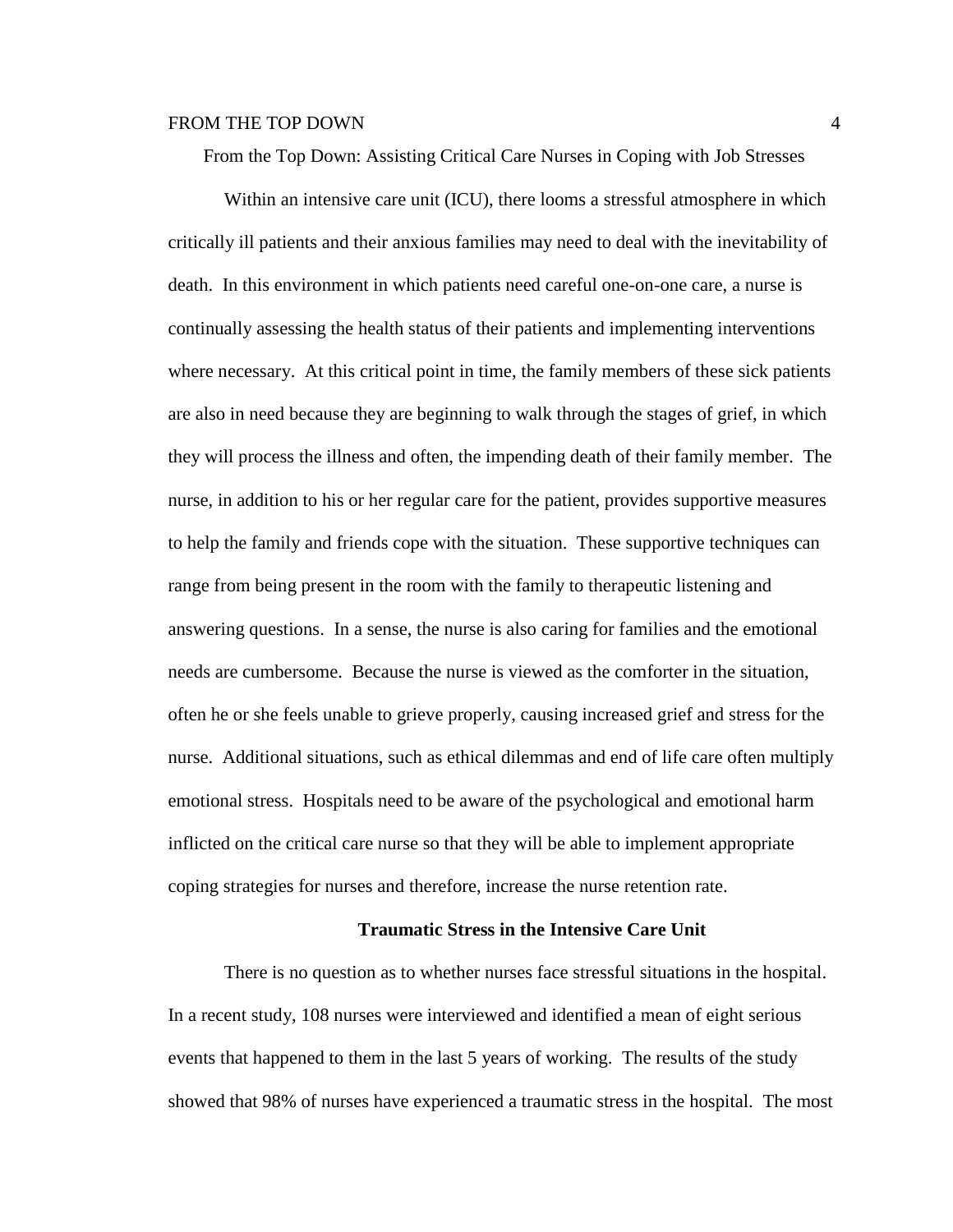common event, which was identified by 95.7% of the nurses, was the death of a patient. Approximately 92.8% of the nurses said they experienced an emergency transference of a patient to the intensive care unit. Nurses who have walked a patient through suffering made up 88.4% of the population interviewed. Verbal aggression (87%) was ranked as more common than physical aggression (43.5%), but both experiences can have a high psychological impact on an individual. Nurses in this study that were older than 34 years of age demonstrated significantly higher responses to this study, although the rationale for this finding is unknown. However, it is surmised that the reason for this is because these nurses are more experienced, and therefore may have encountered these cases more in their careers (Beijer, [Buurman,](http://journals.sagepub.com.ezproxy.liberty.edu/author/Buurman%2C+Bianca+M) [Mank,](http://journals.sagepub.com.ezproxy.liberty.edu/author/Mank%2C+Arno+P+M) & [Olff,](http://journals.sagepub.com.ezproxy.liberty.edu/author/Olff%2C+Miranda) 2011).

#### **Critical Care Nurses Impacted Psychologically**

The negative effects of this intense and demanding critical care nursing career on the individual have been demonstrated through various studies. Certain posttraumatic stress disorder (PTSD) symptoms and burnout syndromes have been recognized in nursing populations due to the complex demands at work. A study conducted at the University of Colorado Hospital examined four groups of nurses, each group on different units: ICU nurses, inpatient non-ICU nurses in high stress areas, other inpatient nurses in non-ICU areas, and outpatient nurses. These four groups of nurses were studied and given a survey to complete regarding psychological symptoms they have experienced for months prior to the survey. It was evident from the results that nurses from all four areas suffer from symptoms of anxiety and depression. However, the critical care nurses had more symptoms of PTSD than those that work outside of the ICU. Through the answers selected in detailed questionnaires, it was found that 87% of nurses had symptoms of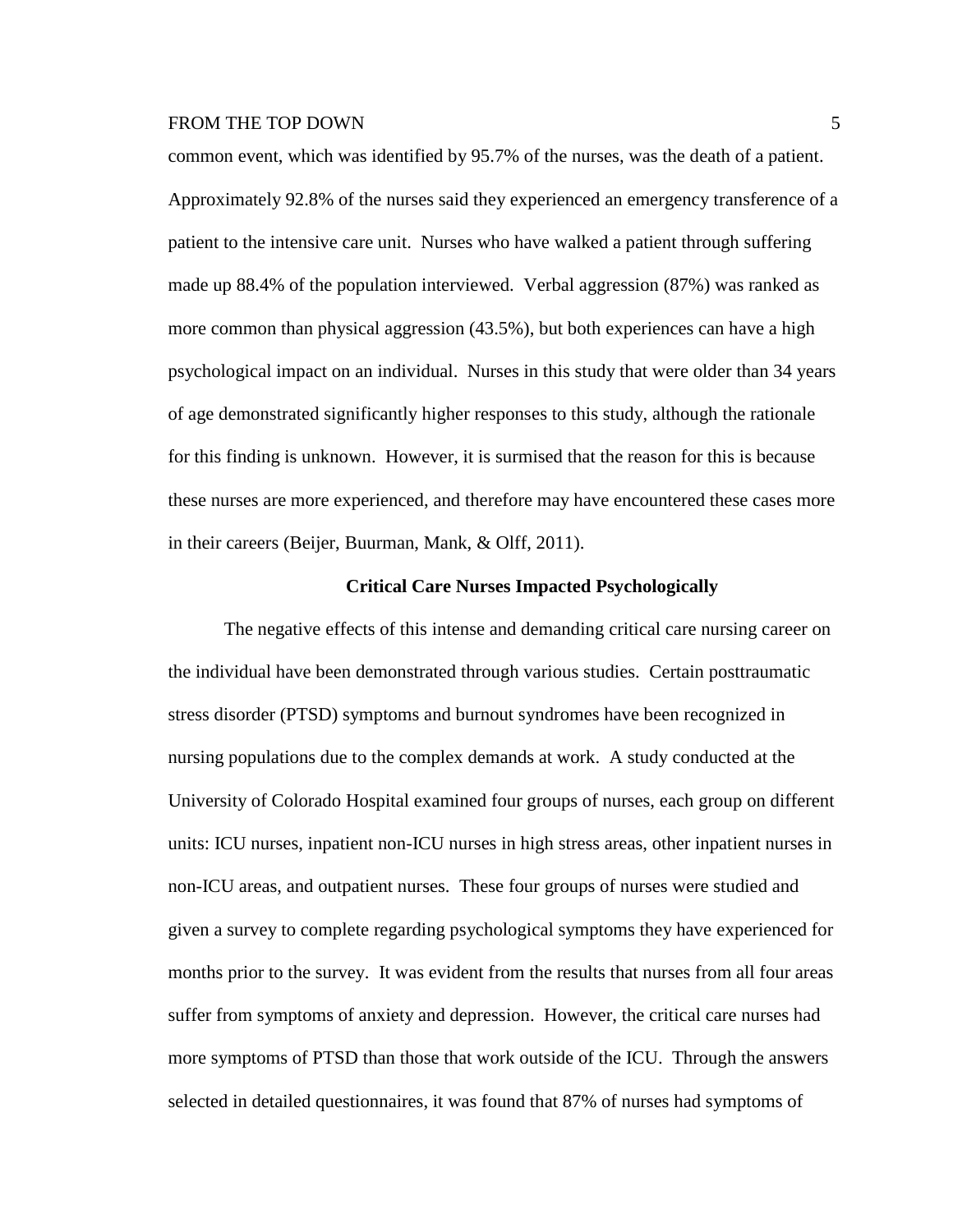anxiety, depression, PTSD, or burnout syndrome. Of the 332 nurses who completed the survey, 16% were positive for anxiety, 13% were positive for depression, and 18% met the criteria of PTSD based on their personal responses to the posttraumatic selfdiagnostic scale (Burnham, Goode, Mealer, Moss, & Rothbaum, 2010).

This same single study also showed a positive correlation between work-related psychological symptoms and difficulty in areas of life including household chores, relationships, and leisure activities. Furthermore, over 35% of the nurses reported having nightmares related to traumatic work experiences which included end-of-life related issues and caring for combative patients or those with open wounds or injuries involving massive bleeding. This same study showed that 56% of critical care nurses reported having nightmares as a result of end-of-life issues, when only 31% of non-ICU nurses with nightmares reported this traumatic experience as being the reason. This study is only one of many that confirms the harm done to nurses' mental health as a result of their ICU career experiences (Burnham et al., 2010).

#### **Critical Care Nurses Impacted Emotionally**

Nurses in the ICU and nurses in every unit of the hospital are prone to compassion fatigue, which is the result of failed or inadequate coping mechanisms. The phrase was coined in 1992 by C. Joinson and is used to describe the exhaustion that nurses have while watching their patients go through a crippling illness or trauma. Compassion is a core value in the nurse-patient relationship, but when this value is fully demonstrated to its highest potential, there is a cost. An overwhelming grief either plagues nurses to turn off their emotions or causes them to experience stress, anger, and feelings of helplessness in response to their patients' battles (Yoder, 2010). Compassion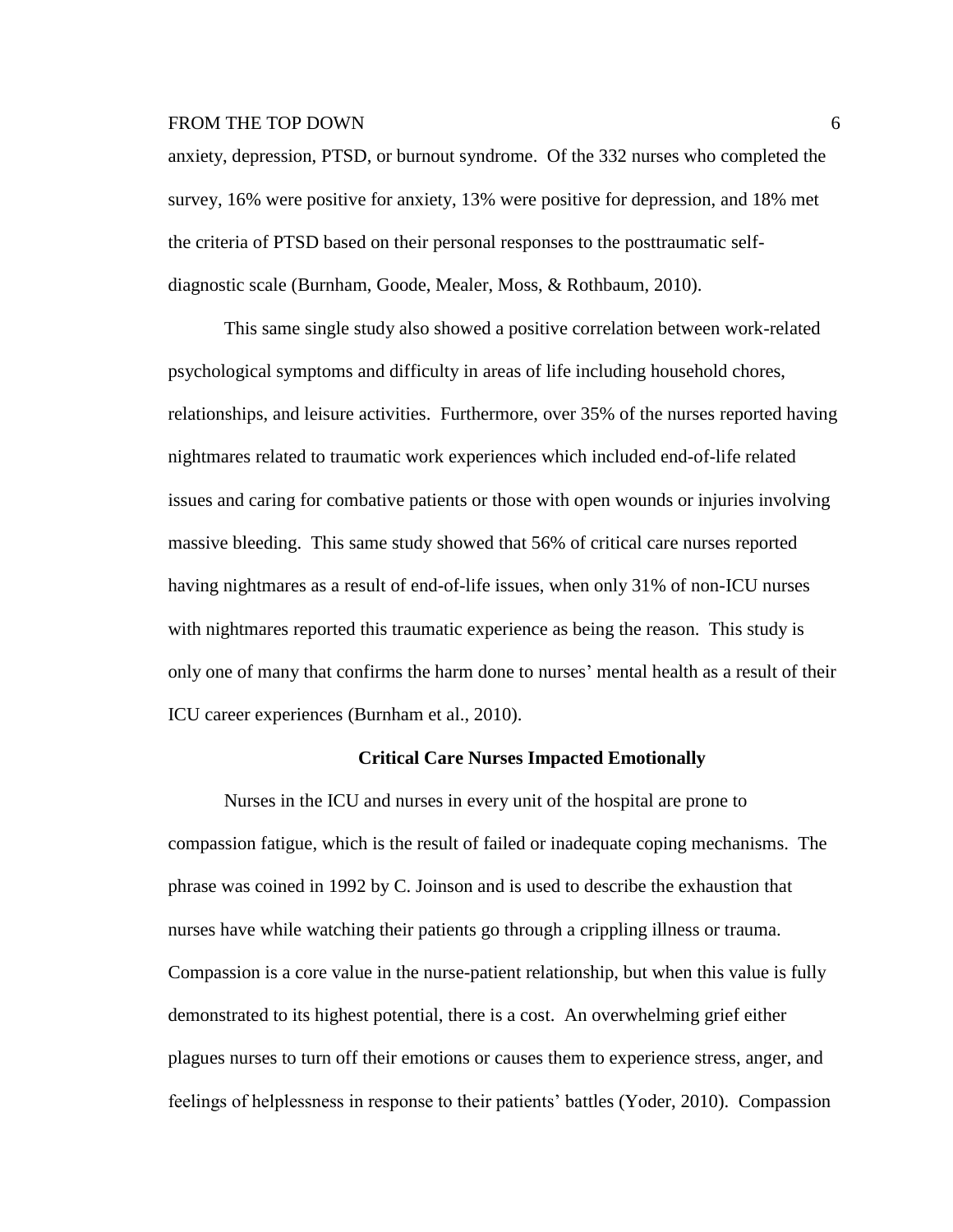fatigue stems from unresolved and cumulative grief. In an attempt to cope with grief, nurses tend to distance themselves by detaching emotionally or by choosing to get overinvolved with the patient which can lead to compassion fatigue. Detaching emotionally, although it seems effective in patient care at the time of illness, is unhealthy for the nurse because he or she is unable to properly grieve. Becoming overinvolved with the patient is also a failed coping mechanism because of the extra work and stress it places on the nurse. Over time, these failed coping mechanisms may lead to performance issues in the hospital or burnout (Houck, 2014).

The symptoms of compassion fatigue may include anger, cynicism, sarcasm, apathy, dreams, flashbacks, feelings of being overwhelmed, hopelessness, and irritability. The opposite of compassion fatigue is compassion satisfaction, which is when the nurses walk away from a situation feeling enriched from offering care to those in a crisis. According to a study looking at palliative care nurses, there was a negative correlation found between compassion satisfaction and burnout. In addition, it was found that nurses in the study who worked 12-hour shifts had less compassion fatigue than those that worked 8-hour shifts. Speculation suggests that this finding could be explained by an increased time away from work that these nurses have to replenish their energy after they have worked long 12-hour shifts. Studies have shown that ICU nurses are more at risk for compassion fatigue than ED (Emergency Department) nurses, and that finding may be due to the relationship that ICU nurses build with their patients and with patient families over time (Butler, Clark, Griffin, Leslie, Lyons, Mason, & Walke, 2014).

Almeida, Cunha, and Morais (2016) provided more evidence for the emotional impact of caring for patients in the ICU setting. The study involved interviewing nurses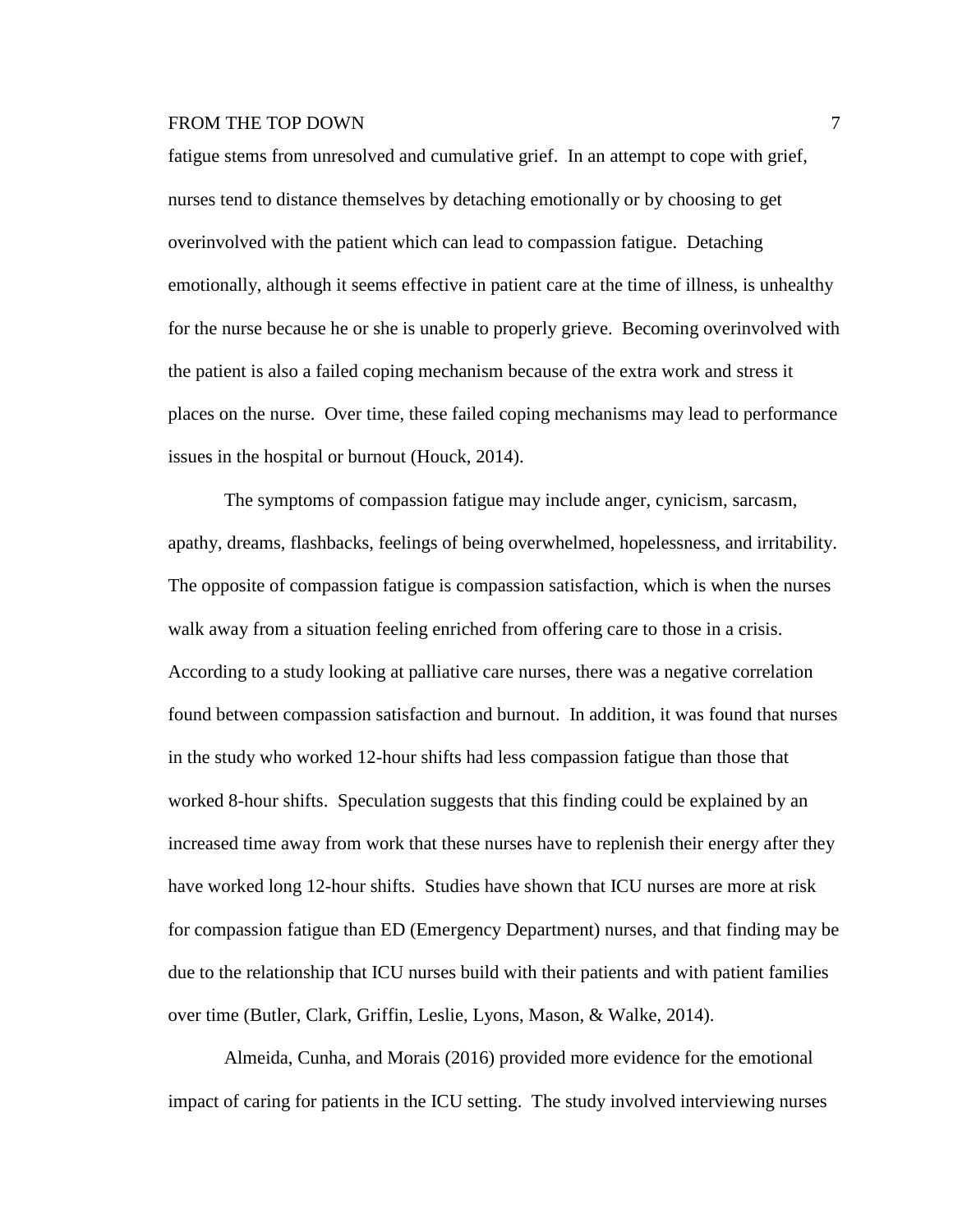who worked on a neonatal intensive care unit (NICU), a specialized environment filled with babies that are in life-threatening conditions and in need of constant monitoring and treatment. In a unit such as this, it is crucial for nurses to build therapeutic relationships with the parents and families of the newborn to reduce anxieties or fears. This involves explaining different types of equipment and the routines of the unit as well as answering any questions regarding the child. In addition to these jobs, the nurse provides grief care to families that have less fortunate outcomes. The goal of this qualitative study was to assess how nurses working on the NICU deal with the grief of these families and how this affects their own lives.

When nurses in this study disclosed information on their own experiences, common themes were identified from their questionnaire answers. The most significant theme mentioned was that losing a baby in the NICU is not only difficult for the parents, but also for the nurses. Many nurses suggested the circumstances were especially hard because they formed a bond with the baby and family whether they wanted to or not. They verbalized that the death of a child is harder to accept than that of an adult and that effective coping mechanisms are necessary to make it through the grief process (Almeida et al., 2016).

Some might guess that NICU and pediatric intensive care unit (PICU) nurses may experience more emotional stress when they have children of their own because they personalize their experiences in the hospital. Though this is true, emotional demands from the workplace affect both nurses with children and without children; they each face different kinds of demands. According to one nurse without children who worked on a NICU for a period of time, a NICU nurse is often asked by parents if he or she has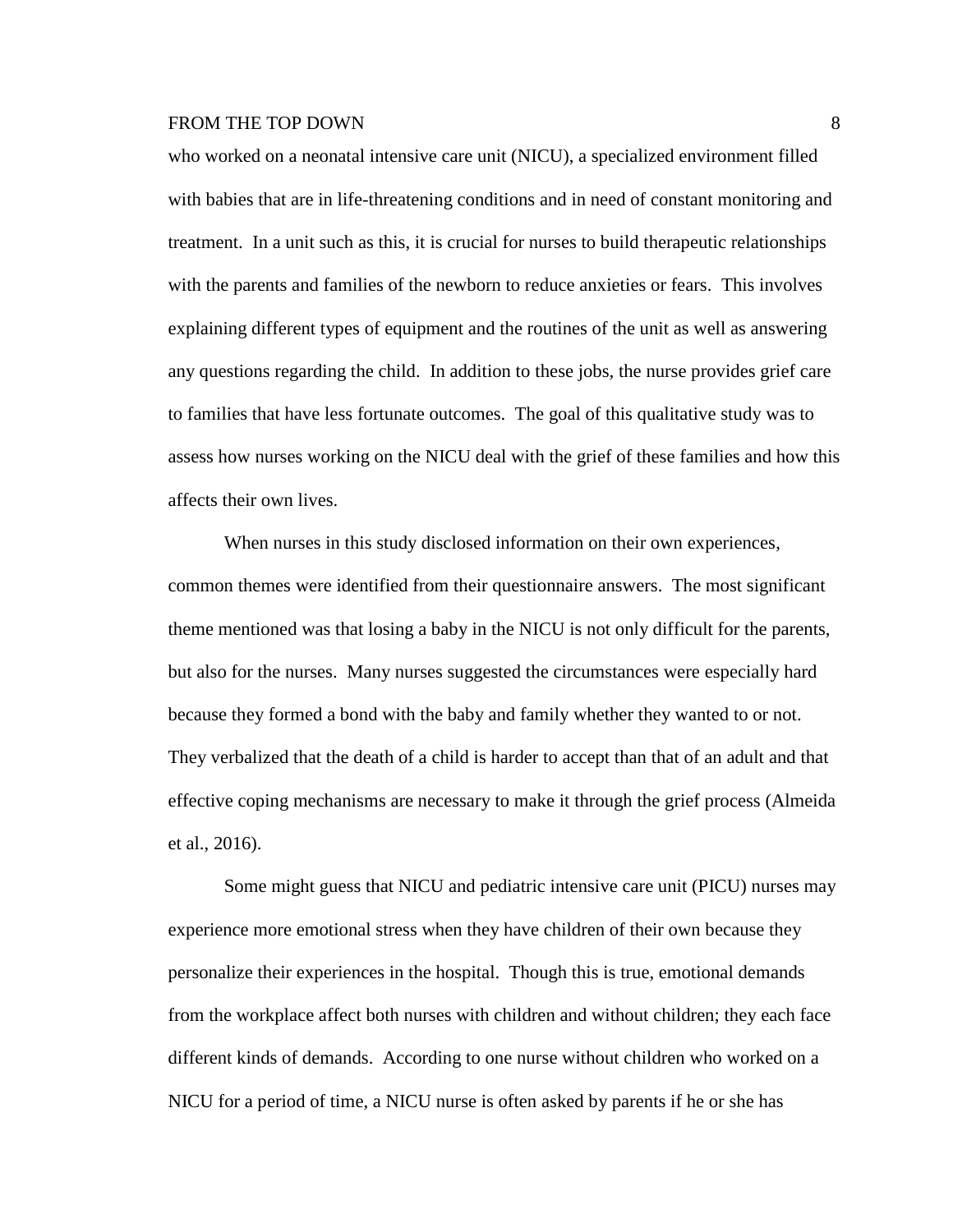children. In one instance, a mother told this NICU nurse without children that she had no idea what the mother was going through. These childless nurses were made to feel inadequate, which was emotionally taxing on them because they felt as if they did not have the resources to help the mother [\(Cricco-Lizza,](http://journals.sagepub.com.ezproxy.liberty.edu/author/Cricco-Lizza%2C+Roberta) 2014).

On the other hand, nurses that are also mothers experience the grief and suffering a little differently than those without children. They look at the infants they care for and are reminded of their children at home. Because they have seen so many sick babies in their lifetime, they live in fear that their own babies will not be healthy. Several nurses described instances when their own babies were placed in a NICU and described how they experienced flashbacks to painful memories made at work. Through this interview, it was evident that the boundaries that lie between ICUs and the outside world seem to be more porous than they appear due to these NICU nurses' ability to suppress their feelings [\(Cricco-Lizza,](http://journals.sagepub.com.ezproxy.liberty.edu/author/Cricco-Lizza%2C+Roberta) 2014).

#### **Ethical & Familial Stresses**

Similar to nurses in the NICU, PICU nurses who are caring for children who are dying have immense stressors to overcome. In a survey conducted by authors McConnell, Porter, and Scott (2016), hospital staff on pediatric units recorded their top hardest experiences in their careers. Both hospice and hospital staff recorded that the ethics of decision making at the end of a child's life was a challenging obstacle. There is an invisible line of transition between curative measures and end-of-life treatments, but deciding when this transition occurs is dreadfully hard on both health care workers and parents. Nurses reported increased anxiety when families insisted on continuing treatments that were not in the child's best interest. Another big stressor experienced in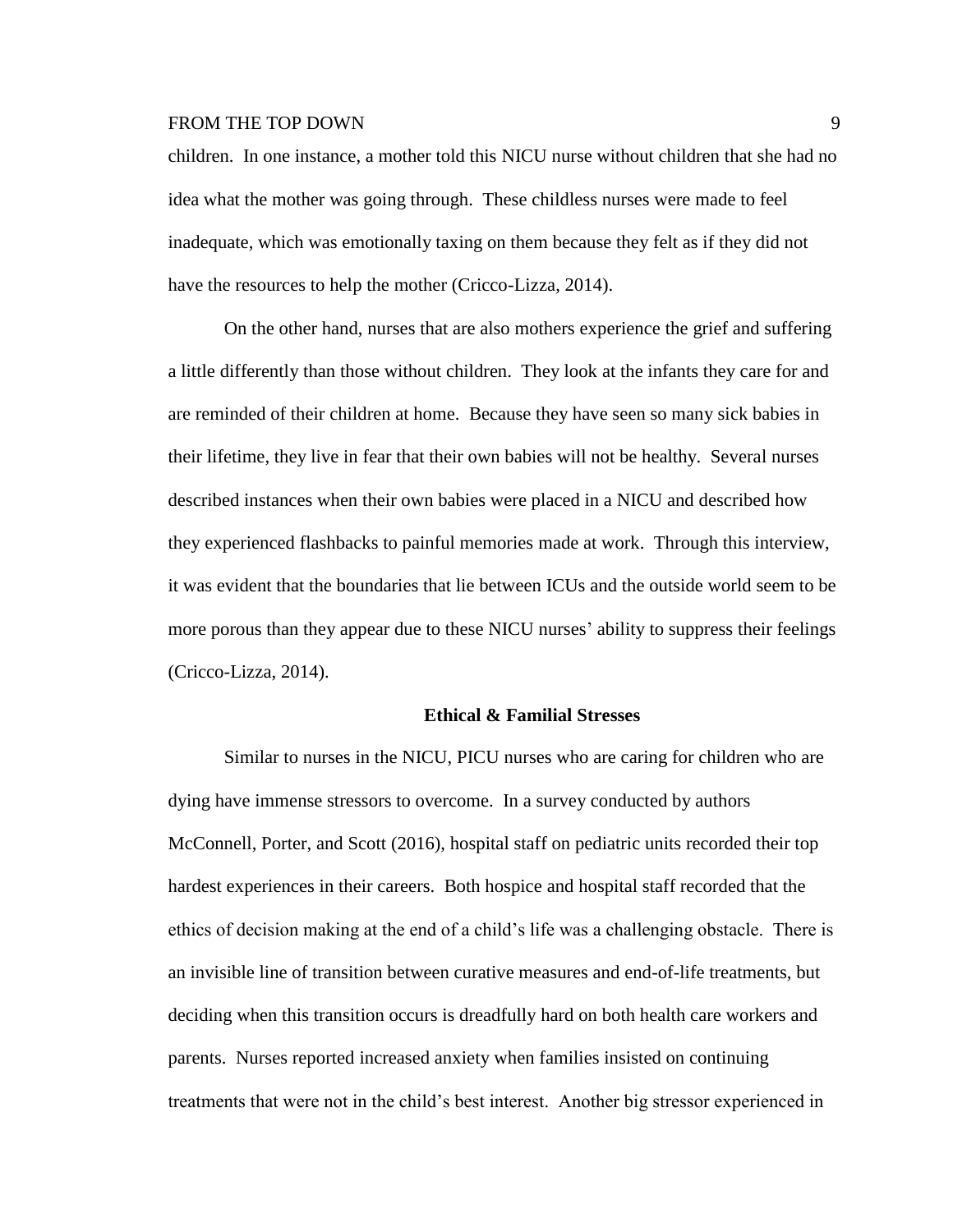this type of unit was the fact that nurses were not able to share the entire truth with children if their family members did not permit it. This also raised ethical concerns because if the child knows less, the child has less of a view and control of their own care. Communication with the family is another difficulty that professionals have identified as stressful. Doctors and nurses reported that sometimes they end up avoiding the families altogether because they feel they are at a loss for words and are anxious about using the terms *death* or *dying*.

Not only are ICU nurses prone to job stress because of traumatic events they experience, but the extra work demands due to family presence seem to impose harm on the nurse as well. After new evidence surfaced that supported the theory of the effectiveness in Patient Family Centered Care (PFCC) and how it increased the healing of a patient, ICUs nation-wide have started encouraging families to remain with their loved ones during their care at the hospital. This PFCC approach places an emphasis on collaboration with health care workers, patients and family members of the patients. In PFCC, patients define their family and determine how these members will participate in their care and decision-making. This perspective is based on the recognition that patients and families are essential allies for the care for the patient (Denham, Rippin, Samuels, & Zimring, 2015).

PFCC can be good for the patient until the family starts to overstep boundaries. For example, the patient may need to rest in order to heal from a traumatic brain accident; however, the visiting family may want to turn on lights, talk loudly, or wake the patient up, all of which can add stress to the patient. The family may also take up a nurse's time and resources, resulting in missed tests, delayed treatments, and nurses falling behind in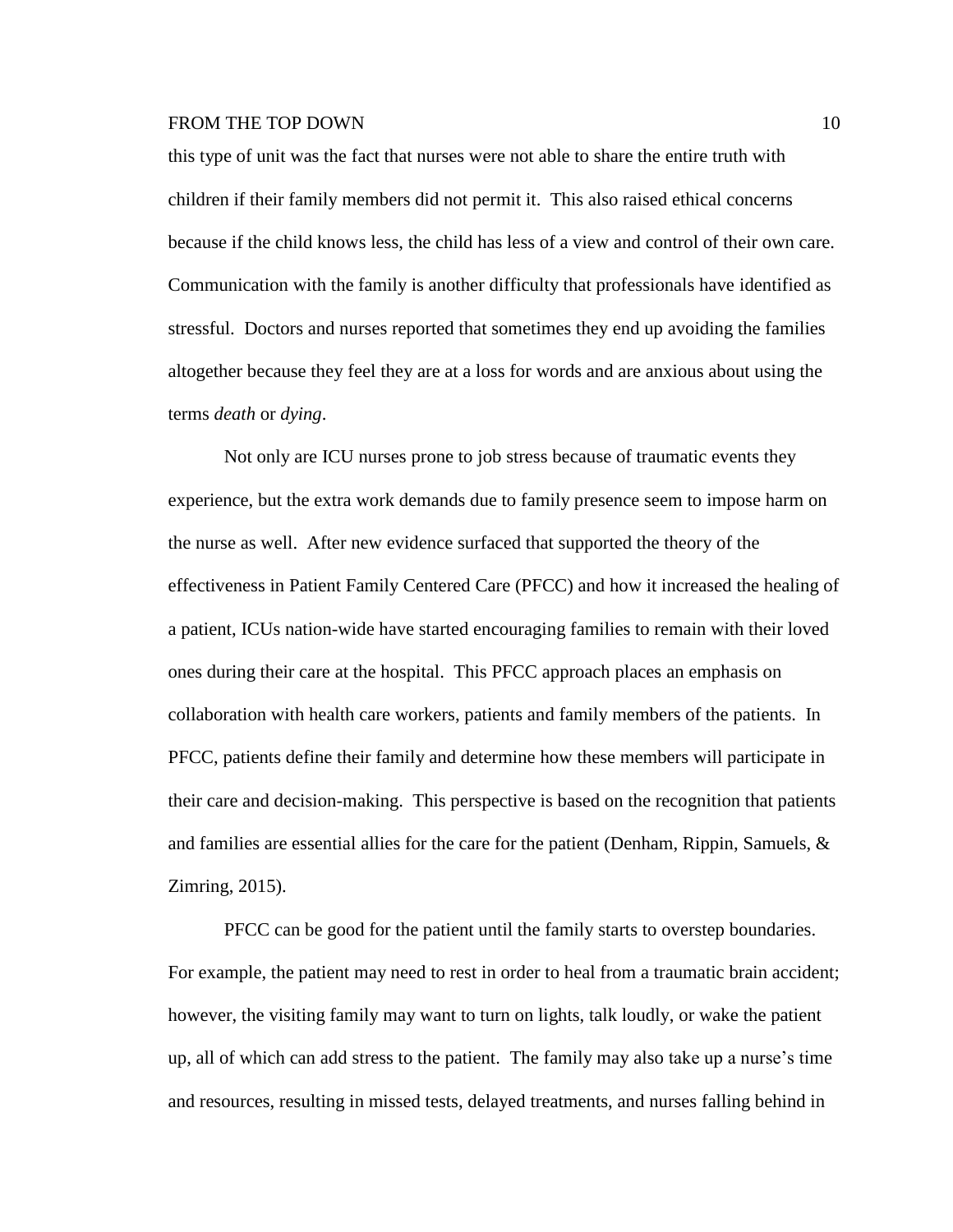charting. However, if nurses are trained to always put their patients first and learn how to communicate effectively with families, stress could be alleviated (Denham et al., 2015).

Denham, Rippin, Samuels, and Zimring's study showed nurse responses to PFCC in which they shared about the additional challenges that came as a result of this program. As suspected, the feedback from nurses indicated that some family occurrences put more stress on nurses by impeding their ability to care for their own assigned patients. In the critical care setting, nurses often are responsible for two patients at a time because of the high acuity of the patients. Some nurses in the study pointed out that at times, their two patients and their two families competed for the attention and care of the nurse. This could mean having to prioritize one critical patient above another for fear of upsetting the family. Some nurses experienced extra stress when they were having to answer questions from one family of one patient while the other patient needed their attention in the next room. Overall, the nurses verbalized that there is a complexity created when they are expected to care for entire families because they are forced to balance between transparency and sensitivity toward the families (Denham et al.).

Several Neuro ICU nurses in the study described PFCC as being good in theory but still questioned whether it is appropriate in a critical care setting, especially in the Neuro ICU. Hands-on care of the family may be appropriate for stable patients but some unstable patients require safeguarding from the very things that can cause stress. In a patient with a severe head injury that will be found in the Neuro ICU, it is important to keep the intracranial pressure below a certain level. Physical touch, loud conversations, and bright lights are factors that may increase the intracranial pressure, which could potentially cause a more damaging outcome for the patient. This study concluded that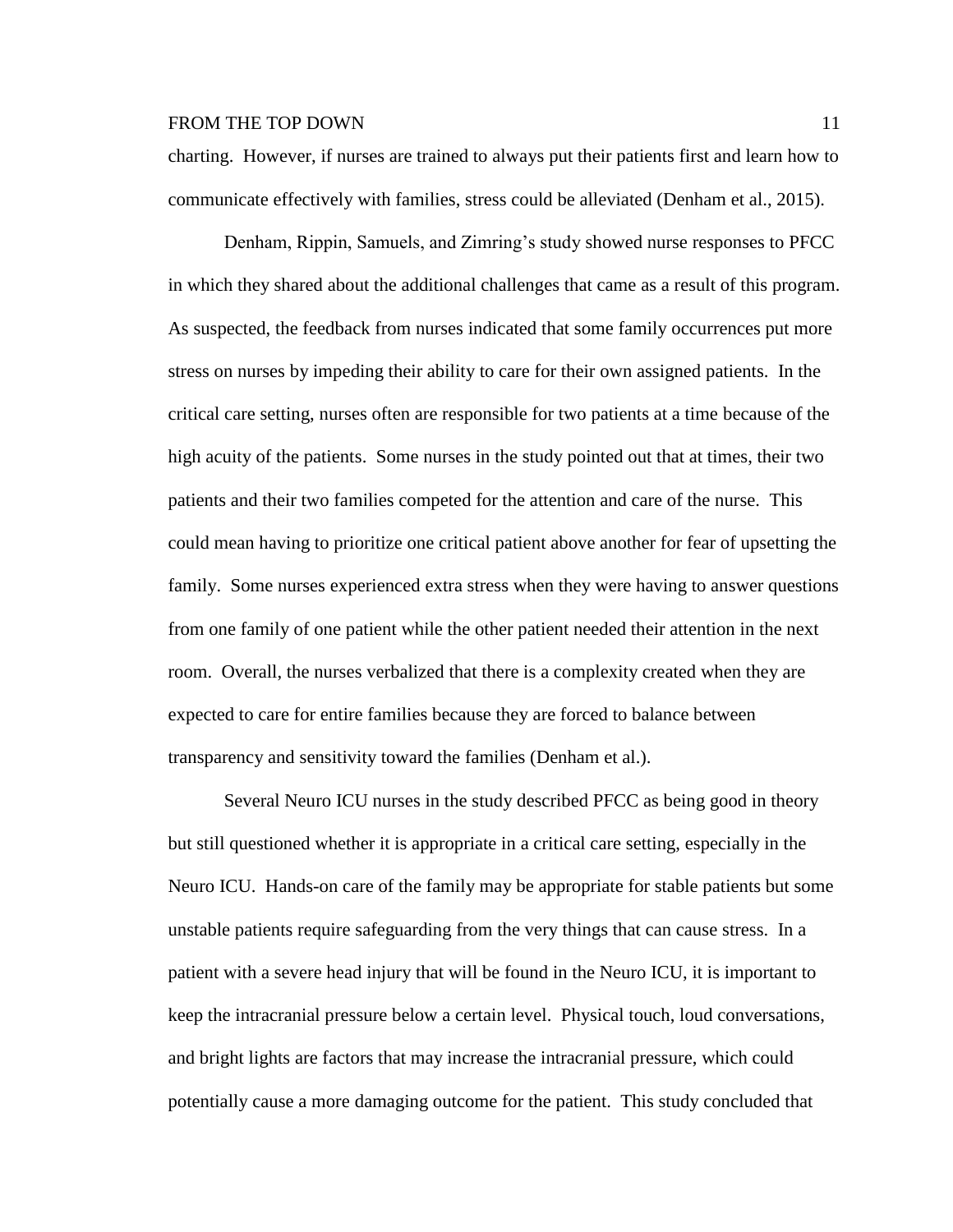the dynamic of PFCC creates a paradoxical nurse-family dynamic because the nurse may have to make others unhappy when he or she must tell the family to clear the room. After nurses shared their honest opinions of the PFCC system, several registered nurses requested additional training, education, and team-based strategies to help them navigate through potentially challenging scenarios. Other nurses at the end of this study requested more information on their own roles and responsibilities in these situations (Denham, et al., 2015).

# **A Different Type of Grief**

Although most nurses recognize that they experience grief when their patient dies, they do not receive even minimal training in school regarding how to take care of themselves when caught in the middle of this storm of emotions. In fact, in a study conducted in a pediatric setting, all staff said they lacked experience when dealing with end-of-life issues. Education is the highest associated variable for improving a nurse's end-of-life care and one of the only modifiable factors for reducing death anxiety in pediatric nurses (McConnell et al., 2016). Most of the instruction received in school involves training in how to be of support to the family or ways in which they can provide comfort interventions to ill patients. Not only is there a need to be aware of this ineffective coping epidemic in nurses or a need to enact supportive coping measures, but there is especially a need to yield valuable information for the education of future nurses (Alonzo et al., 2010).

To understand the problems of unresolved grief from the perspective of a health care professional, one must first have a proper understanding of the grieving process stages. The five stages of grief were identified by Elisabeth Kübler-Ross in the 1960s.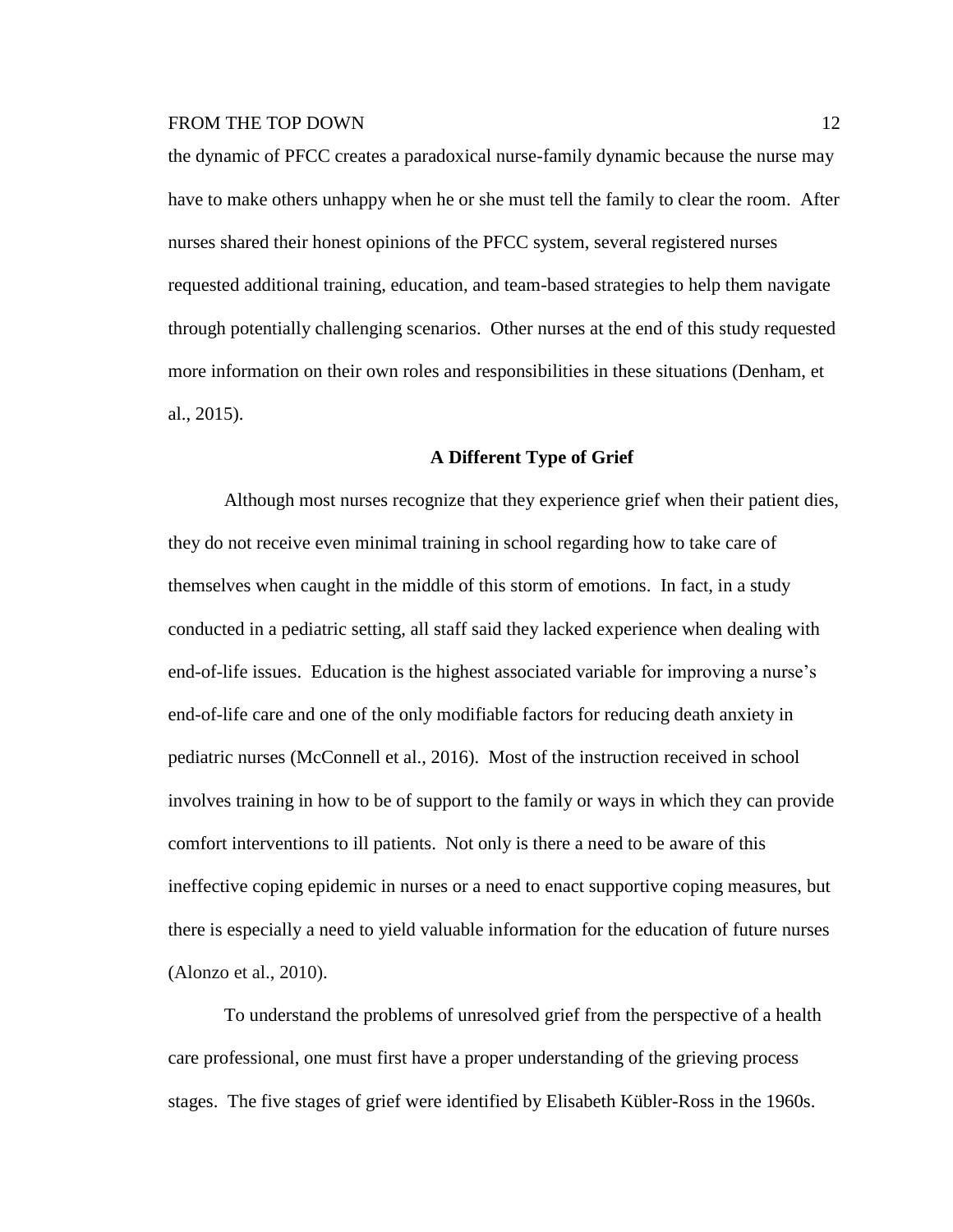The phases are denial, anger, bargaining, depression, and acceptance. Psychologists suggest that every individual should go through all stages of grief in order to sufficiently cope with their grief. However, ways of grieving manifest differently in different individuals. For example, the order of the stages might vary depending on the individual. Kübler-Ross, when forming these stages, even expressed that there is no single formula that can be applied to all when it comes to grief (Wustenhagen, 2015).

Denial tends to be the immediate reaction the individual has when receiving bad news. This is the stage in which the person affected may verbalize expressions of disbelief and may use the denial as a buffer to protect themselves. The stage of anger follows the denial stage, and the individual tends to express frustrations toward whatever is triggering the feelings. In the bargaining stage, the person is finally beginning to acknowledge the seriousness of the situation, yet tries to find ways to negotiate and achieve better conditions. The depression stage includes the mourning of the event, in which the individual fully grasps the loss that has occurred and develops sorrow as a result of this realization. The stage of acceptance is the turning point when the person finally accepts the reality, inevitability, and irreversibility of the loss. This stage is vital because it allows the individual to accept what has happened and move on. When the process is not completed, the burden of grief can weigh on a person and cause chronic problems (Wustenhagen, 2015).

Another important step in coping is acknowledging the death of the patient. Nurses are experiencing disenfranchised grief, which is a type of grief that is not resolved because the loss is not openly acknowledged or socially validated. Brushing off the grieving process and dismissing it as inappropriate can lead to physical illness, behavioral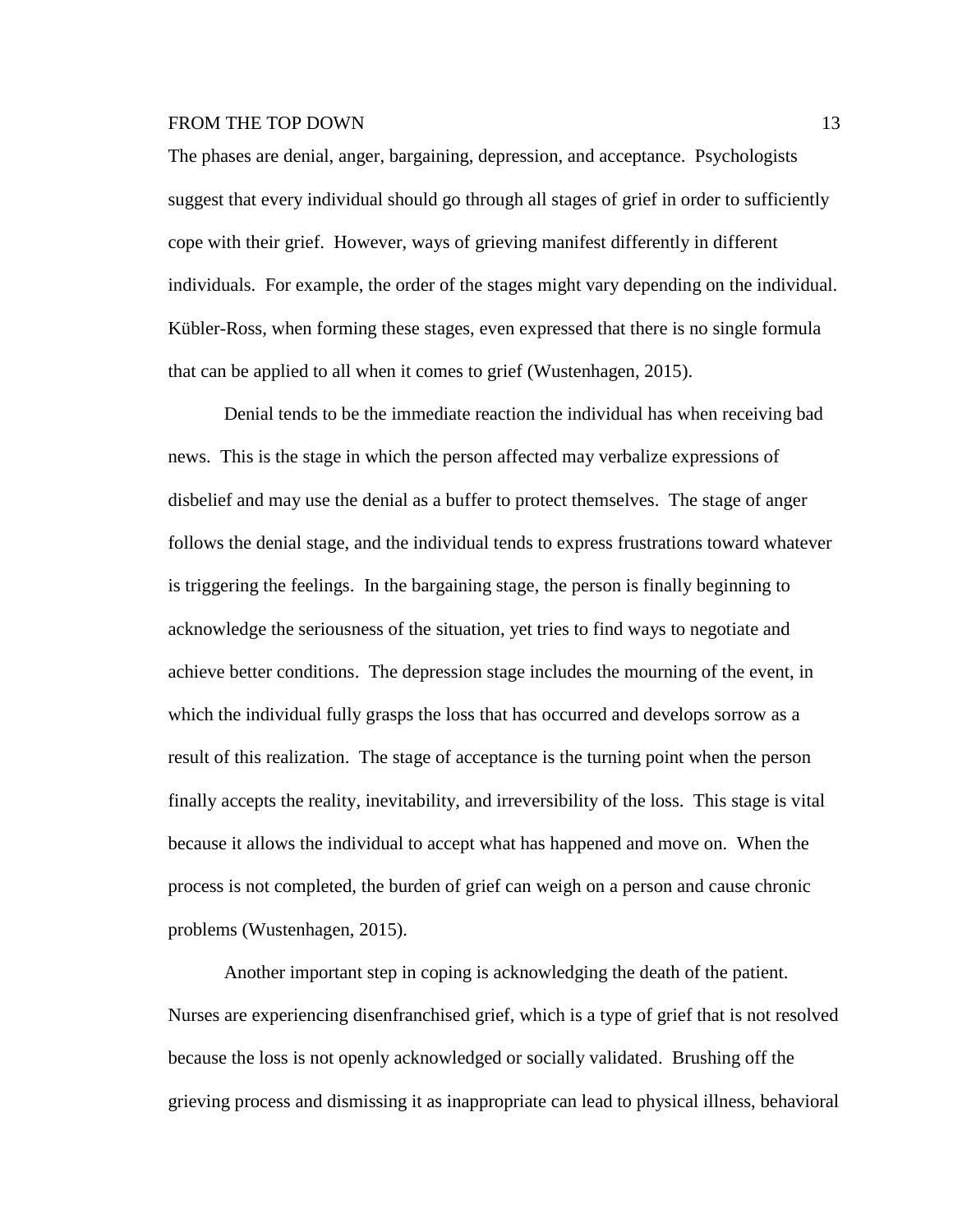disturbances, and cognitive changes (Mortell, 2015). Nurses are commonly expected to be the comforting figures in the hospital and because of this, many times they are not able to properly grieve for the death of a patient. They are either too busy focusing on helping the friends and family through the grieving process, they are emotionally detached, or they may be keeping themselves busy with helping friends and family in order to emotionally detach (Houck, 2014).

In the United States health care system today, the process of death is no longer seen as a natural course but an act that can be halted or prevented with the proper treatments. Because of all the technological and medical advancements, death is no longer present in the daily lives of many because it is beginning to occur more often in intensive care units. This view of death among health care professionals may cause their experiences in walking through the grieving process to be much more difficult. Many health care providers look at death as a failure because they were not successful in sustaining life as long as they believed they could (Almeida et al., 2016).

In a study conducted by McConnell and associates (2016) that aimed to explore the experiences of healthcare professionals who provide care to children at the end of life, disenfranchised grief was described by many nurses, physicians, social workers, and psychologists. Some described how they felt they must maintain a professional reputation because they felt they did not have anyone to go to for help. Some reported that they resorted to crying in bathroom stalls or crying on the way home from work. Nurses reported feeling the weight of the grief inside and outside the hospital; when out with friends or family, they felt guilty sharing their sad work stories. Doctors reported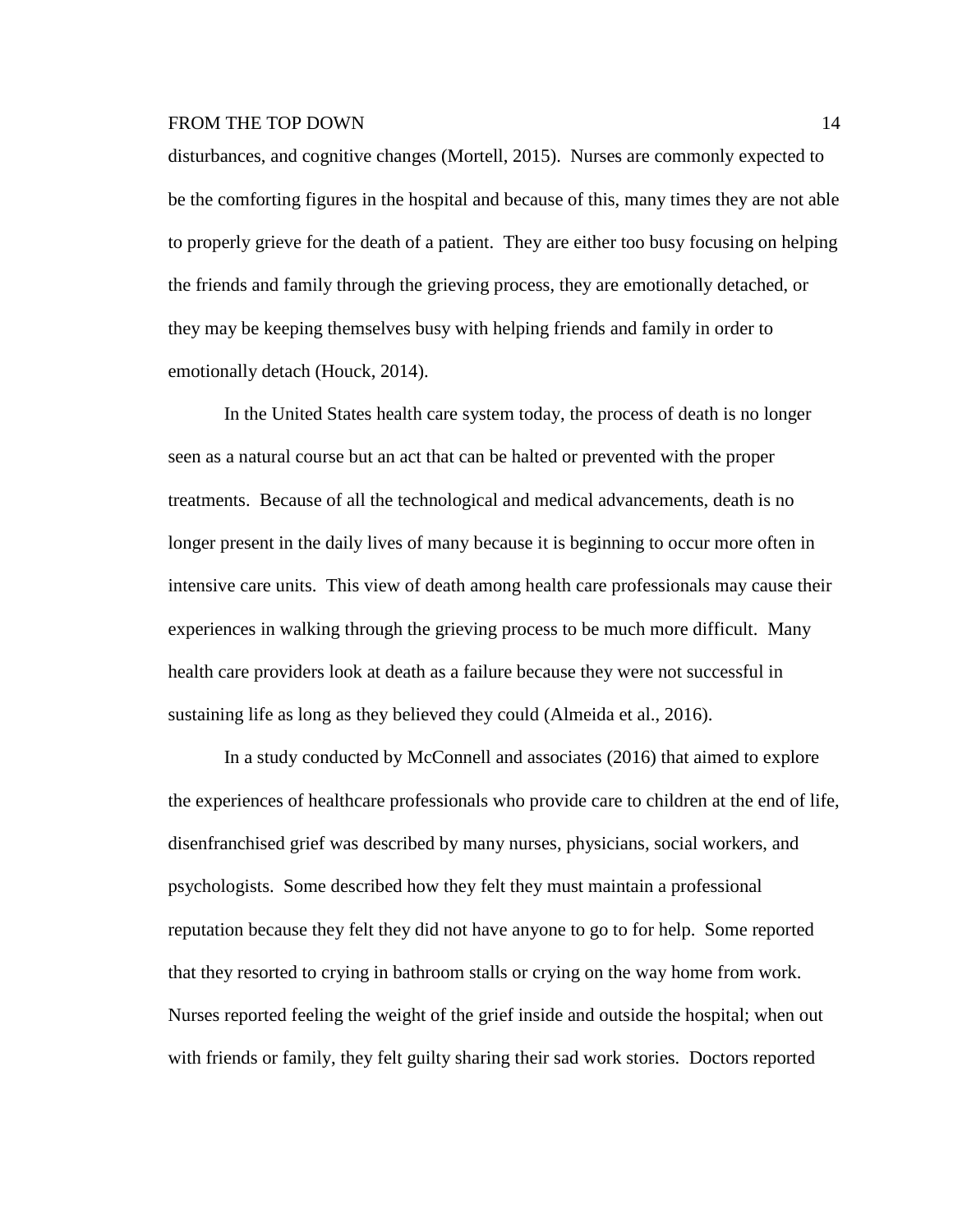feeling drained when they were home and because of this fatigue, they distanced themselves from their children and family members.

# **Different Nurses Handle Stress Differently**

Although the ICU's intense environment is a major part in creating extra stress and burnout syndrome for nurses, many individual factors play a role in how a nurse handles stress and grief. In a recent study conducted in 2013, 395 nurses were selected and completed a Ways of Coping questionnaire. The results of this questionnaire showed that sociodemographic, educational, and job characteristics may have an impact on the ways in which a nurse will cope. In this questionnaire, it was discovered that nurses with more education and more work experience were able to better come up with problemsolving strategies than others with less education and experience. The nurses with less education relied more on prayer than nurses that graduated from universities who relied more on problem solving. Women also are more prone to use emotional strategies to cope such as prayer and the search for divine intervention, while men were more prone to use strategies focused on problem solving. The gender findings were expected, according to the authors of the journal detailing this study (Alikari et al., 2016).

Another study conducted by Burgess, Irvine, and Wallymahmed showed that work experience in the ICU was negatively correlated with stress from home-work conflict and dealing with patients and their relatives. Therefore, the higher the number the years of experience, the less stressed perceived. However, when the same group of people studied nurses with more non-ICU experience, no statistically significant correlations were shown in comparison to stress levels of ICU nurses. This may mean that ICU experience rather than general nursing experience is of more help in coping with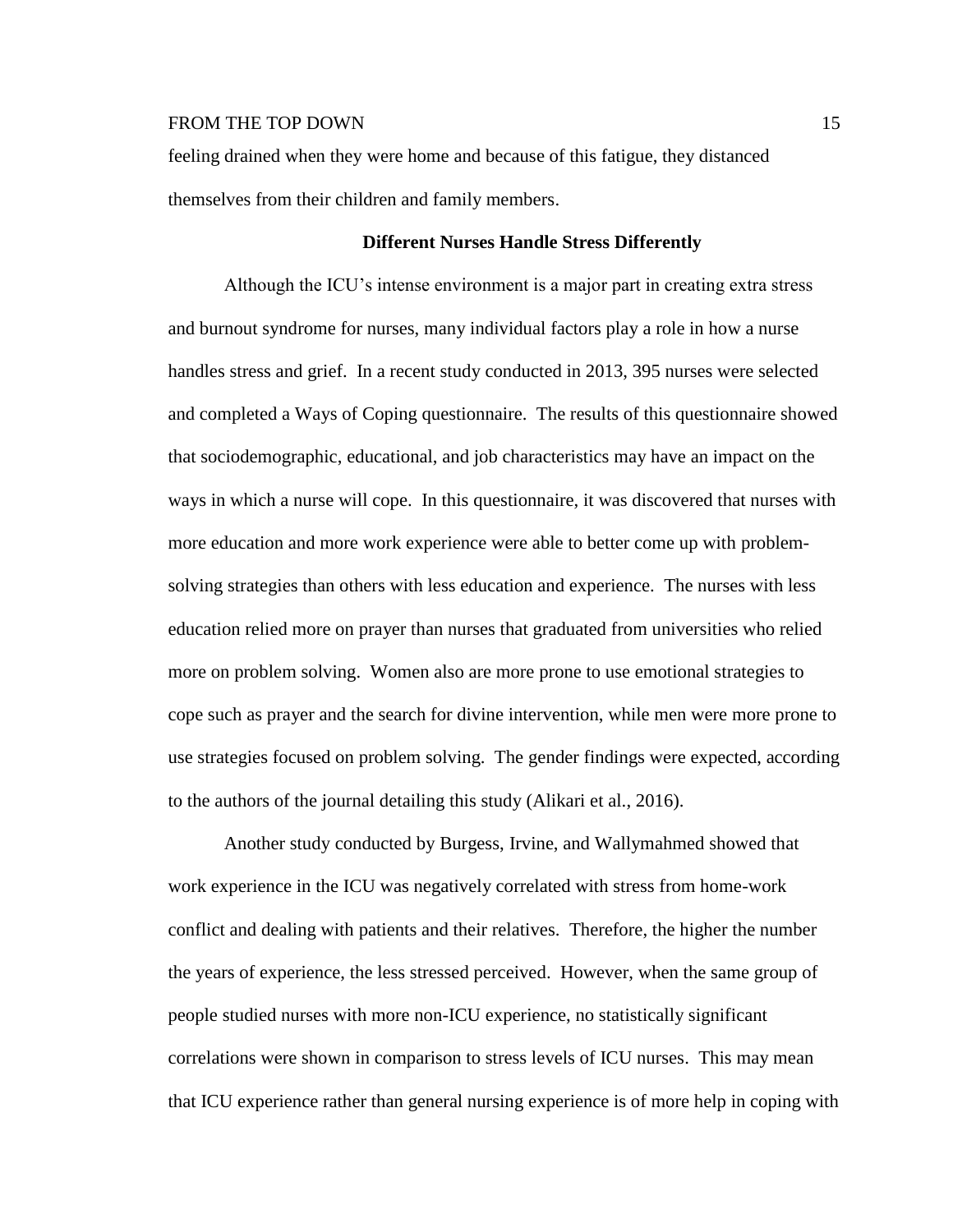the ICU stresses. However, a number of reasons could contribute to this finding. For example, maybe the ICU nurses are more adjusted to the environment and therefore, more ready to take on stressful situations. These nurses, once adjusted to the ICU, have more autonomy which could lead to an internal locus of control, or the belief that they can change their circumstances. This type of way to cope with stress is beneficial because it reduces their perceived workplace stress. Another aspect that could be involved is the bond that critical care nurses have on the unit, creating a support system and therefore, increasing the ability to conquer stressors. Regardless of the reasons why, there is strong evidence for the value of ICU nursing experience rather than general nursing experience when it comes to dealing with patients and their relatives (Burgess, et al., 2010).

Work engagement is another aspect that affects the coping strategies of a nurse. This term refers to the positive attitude and high level of energy that a nurse exhibits despite the job becoming hard. This is not to be confused with job satisfaction, but an inward positivity that allows workers to perform better than those that are less engaged in their job. Work engagement may occur as a result of social support, feedback, opportunities for autonomy and variety in the hospital, or from a growth of the employee's own resources such as self-esteem and confidence from experience on the job. A study that focused on nurses who worked on the Surgical Intensive Care Unit indicated that the higher the work engagement an individual has, the lower burnout and compassion fatigue. Correspondingly, nurses demonstrating higher positivity had more compassion satisfaction. From this study, it could be tentatively concluded that positivity can work as a shield of resilience for critical care nurses (Butler et. al., 2014).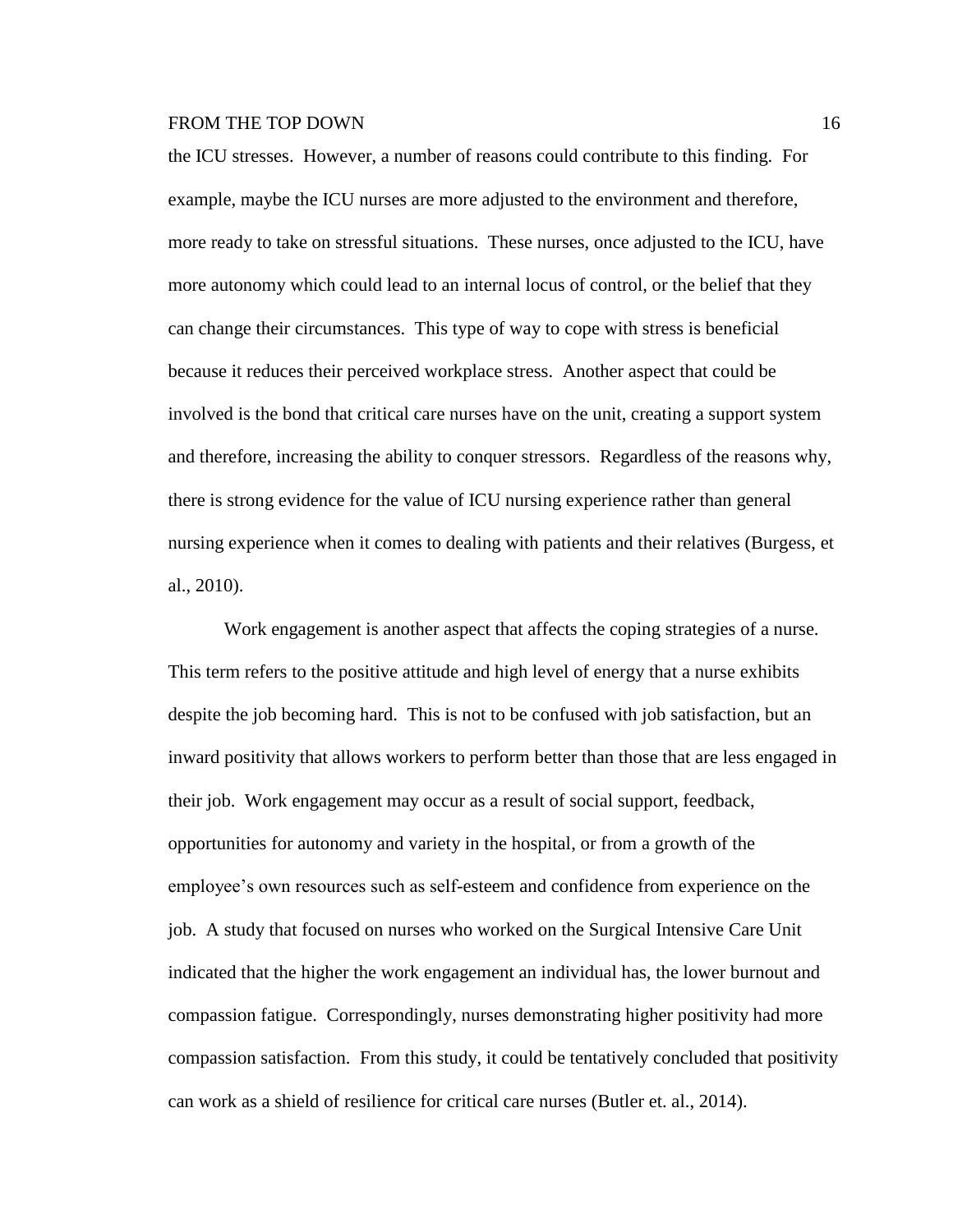Some researchers contest that the coping techniques of nurses depend on the personality type (Alikari et al., 2016). The basis for one study was the fact that some nurses thrive in ICU environments and maintain a passion, while other nurses become severely distressed and ill from working the job. According to the study, it is already widely known that personality does play a role in coping strategies and what is perceived as stressful. For example, the optimistic person has been shown to use more problemsolving strategies while the pessimistic person is not as likely to try out new solutions. The question as to whether there are innate personality traits to help combat stresses in the ICU was studied in depth through the administration of questionnaires. Eighty three nurses working in the ICU were sampled and they submitted demographic data as well as their answers to the questions asked. The personalities were measured using the Neuroticism-Extraversion-Openness Personality Inventory (NEO-PI), which measures personality qualities in addition to consciousness and agreeableness. The second questionnaire was called the Nurse Stress Index (NSI) and this test measured the individual's perceptions of workplace stress. This questionnaire was originally developed with the purpose of testing those at the charge nurse level and above, but since ICU nurses already have more experience and autonomy than other nurses, this was an appropriate instrument to use to gather this information. The third questionnaire that was used in this study measured the coping ability of the individual (Burgess et al., 2010).

The results of this study showed how personality does have an effect on what the individual considers stressful in the workplace. The answers in the questionnaire showed that nurses who reported higher levels of openness and extraversion had lower levels of stress when dealing with difficult patients and families in the ICU. People with higher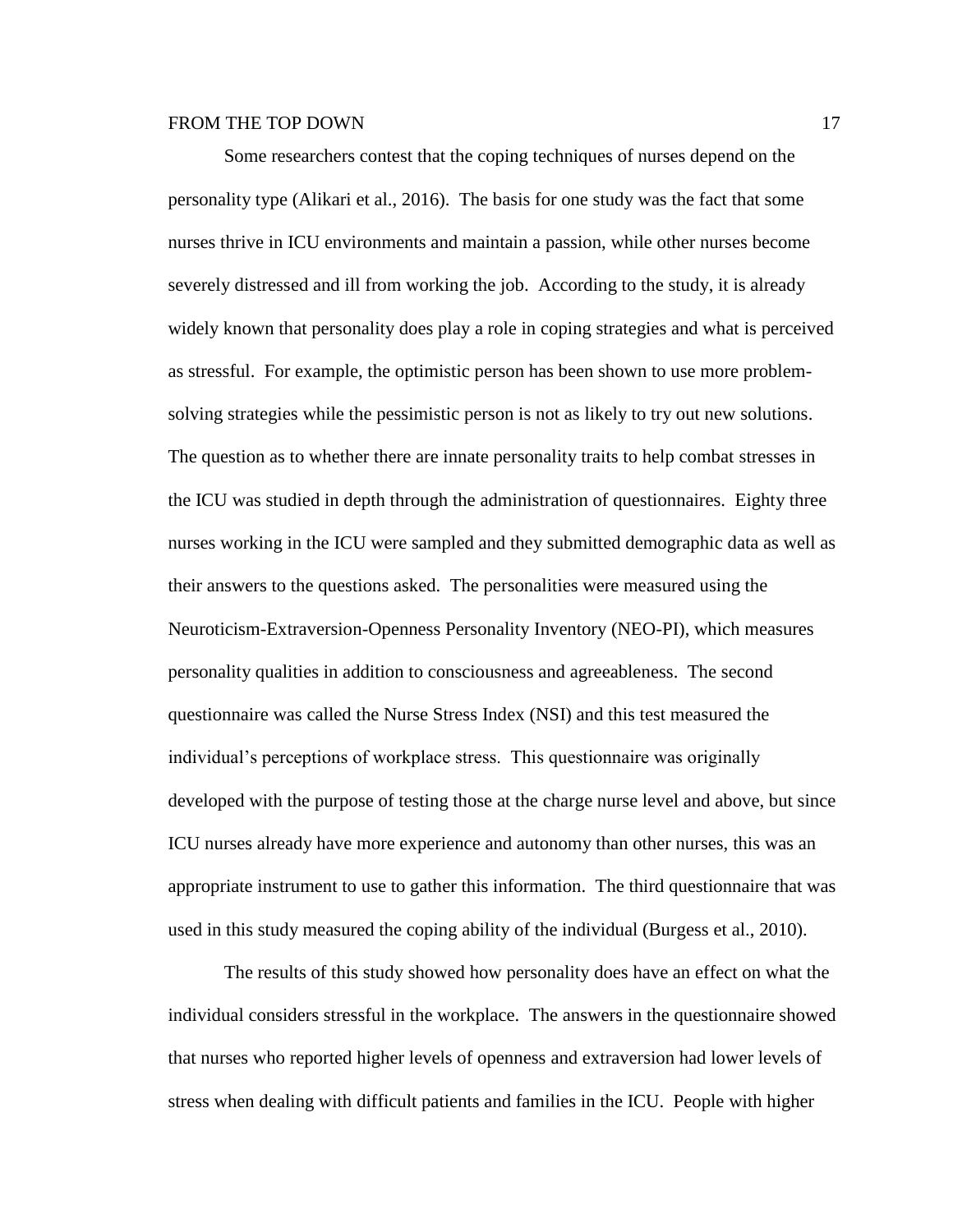levels of conscientiousness perceived little stress when it came to time pressures and management stressors. According to these results, the personality traits of openness, extraversion, and conscientiousness may have a protective effect on perceptions of workplace stress (Burgess et al., 2010).

In addition, this study's results demonstrated how individuals with certain types of personalities use different coping techniques. Those who scored higher in the openness personality type commonly used reframing and planning, which could indicate that openness is linked to problem-focused coping. Those that scored higher in the conscientious personality type commonly used active coping and planning, which suggests that those who are conscientious can actively plan to address the stress factors and therefore have a higher chance of modifying them. Nurses that scored high in agreeableness used active coping, planning, and reframing techniques to handle their stress, which shows they can alleviate stresses using problem-focused coping. Lastly, in those that scored high in the personality trait of neuroticism were more likely to use venting as a coping strategy, which means people of this personality are more likely to express their feelings verbally to deal with stress (Burgess et al., 2010).

Beijer and associates have cited within their own 2011 study that the levels of traumatic stress experienced by nurses could be explained by the various coping styles used by these same nurses, which is very important information when considering the nursing shortage. The strategies for preventing and handling grief are the same strategies used to prevent and handle compassion fatigue. It is common for facilities to encourage their nurses to take care of themselves emotionally by maintaining a balance between their work life and outside life. For example, unplugging at the end of the day and doing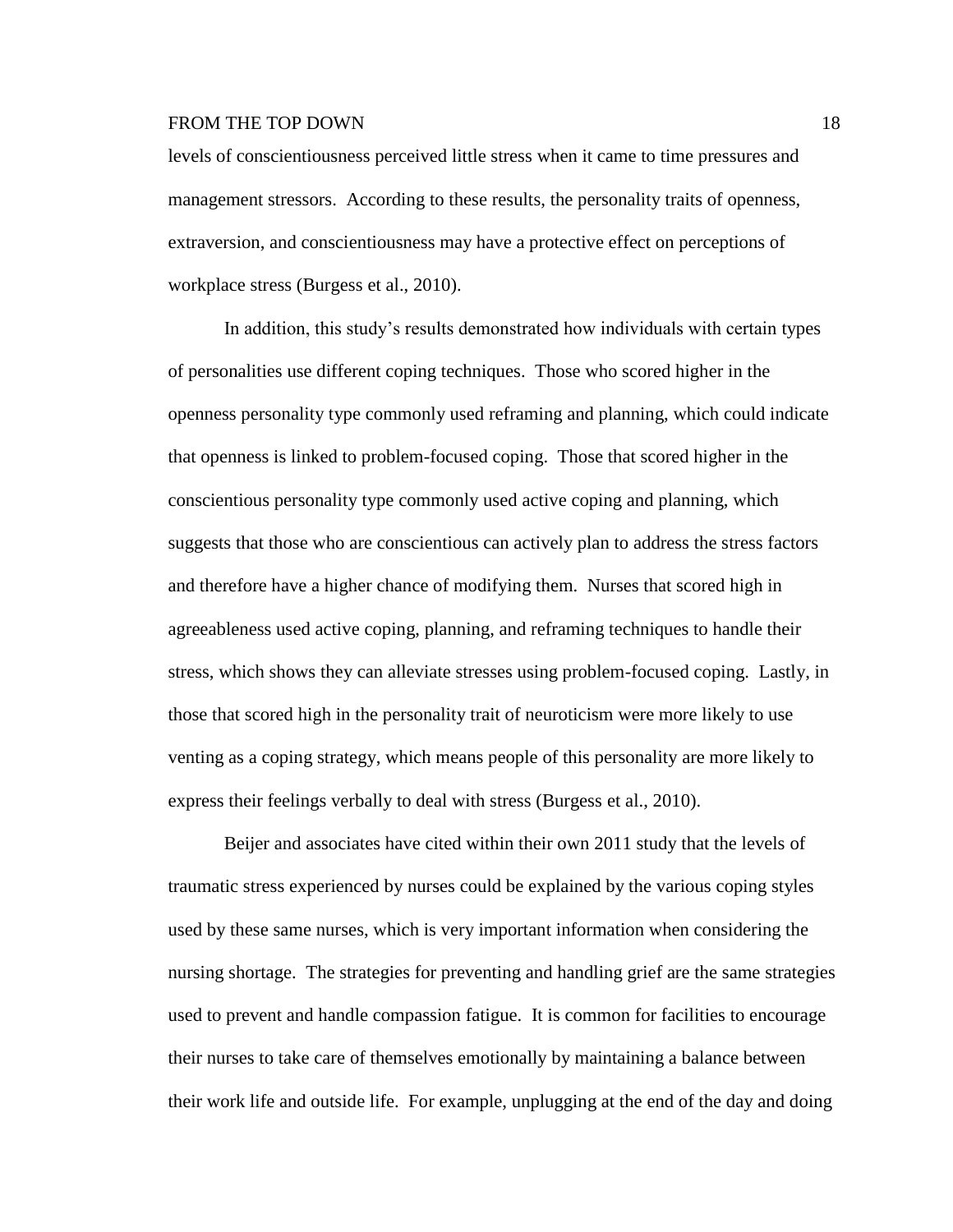something they enjoy can help alleviate stress. Nurses with religious beliefs have protection against some grief and resulting fatigue because faith can promote healing from grief while providing rest for fatigue. Other self-care activities include yoga, meditation, and listening to music in order to assist nurses in the process of healing (Houck, 2014).

#### **Effective Coping Strategies**

Butler interviewed nurses working on the Surgical Intensive Care Unit and asked the question "How do you replenish yourself?" The top answer was self-care (54%), and other answers were associated with relationships with the professionals they worked with (23%), and compassion/empathy (23%; Butler et. al., 2014). Other journals have validated the research that relaxation techniques have been proven to help manage anxiety symptoms (Alikari et al., 2016). An important self-care tip that nurses say is crucial to maintaining mental health is to leave it all there at the hospital when they go home from work. Many nurses struggle with actually doing this, but having a life outside of the nursing career is an effective way to live this out. Whether it's reading a book or participating in recreational activities with friends, these activities can afford an escape and renewal of energy [\(Cricco-Lizza,](http://journals.sagepub.com.ezproxy.liberty.edu/author/Cricco-Lizza%2C+Roberta) 2014).

Education can potentially play an important role in coping because it can teach newer nurses what they need to look for in regards to compassion fatigue and burnout syndrome in order to avoid it. Studies showed that educational seminars on compassion fatigue increased both awareness and resources for the prevention of emotional stress in the future. Participants in this study verbalized that they felt more at peace after the intervention (Bakker, 2015).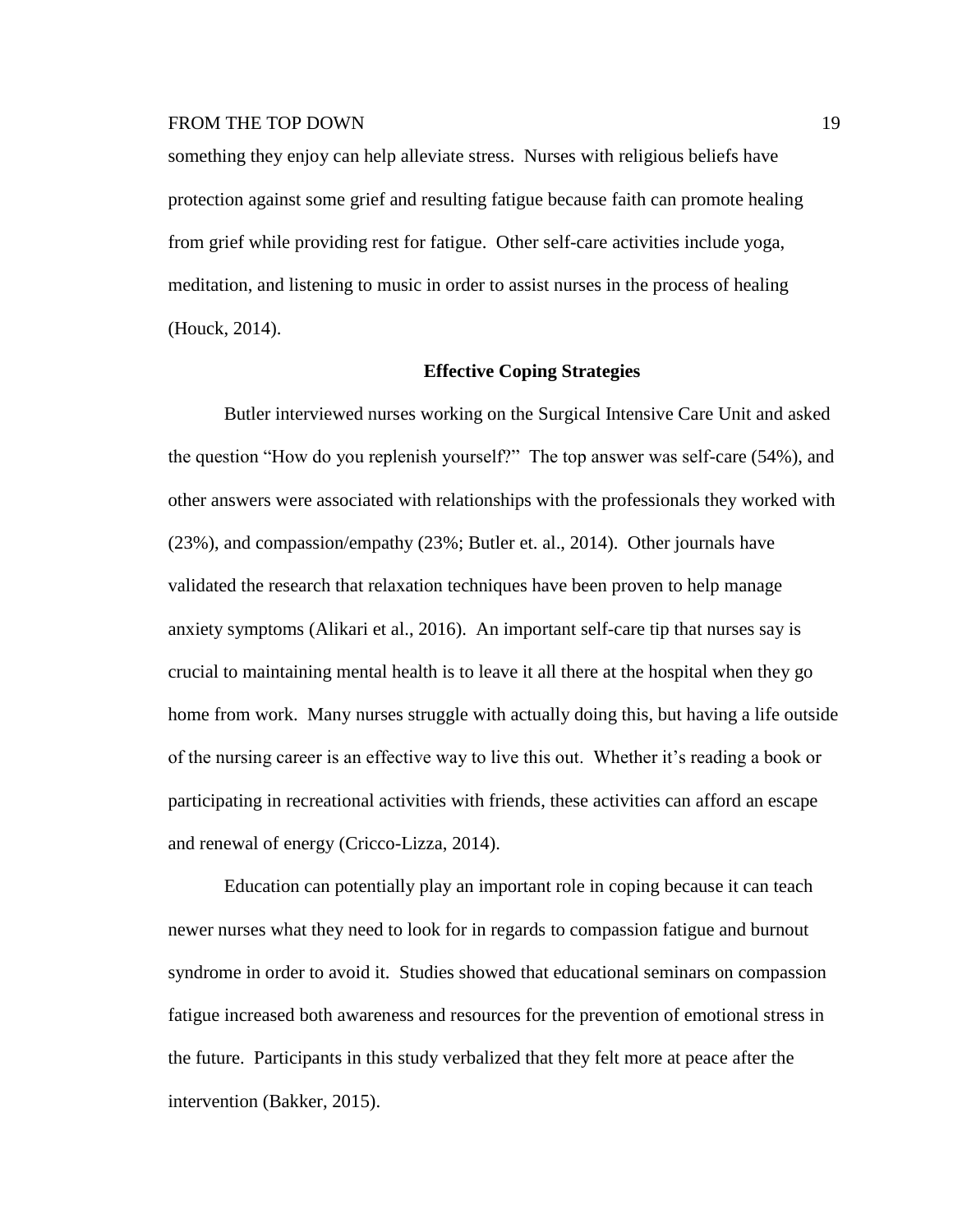Because many nurses feel they are unable to grieve publicly, they are hindered from resolving their grief. However, if these nurses took necessary steps to grieve for themselves by first acknowledging the death of a patient, such as attending the funeral, the nurse might be better able to process the death by finding closure. A funeral service is a common example of the rituals that help many Americans grieve the loss of loved ones. It helps to make the death real and helps people work through how they will go on living. Finding meaning in the death can help an individual move on, and the finding of this meaning typically occurs through the interaction of others. The act of a ritual especially works because it adds public acknowledgement and support that one would not ordinally receive when walking through disenfranchised grief. The ritual is crucial to coping, and if an individual is deprived of ritual, it will hinder their ability to mourn (Houck, 2014).

When nurses do not feel that it is socially acceptable to grieve, such as in the illness and death of a patient they have only known for a month, they are less likely to search for help. Researchers have identified this behavior as self-disenfranchisement, in which there is a silencing of the self for the sake of social expectations. In this case, the griever is not only the disenfranchised, but the disenfranchiser because they are robbing themselves of the ability to make things better. Shame can hold nurses back, causing them to turn inward and create more injury. Without the social expression of pain on the inside, the griever fails to receive empathy from their community and must face the enormous mountain of grief in solitude (Houck, 2014).

There is much significance in discussing feelings related to the incident. While communicating with the patient and the family is crucial, caring for and supporting peers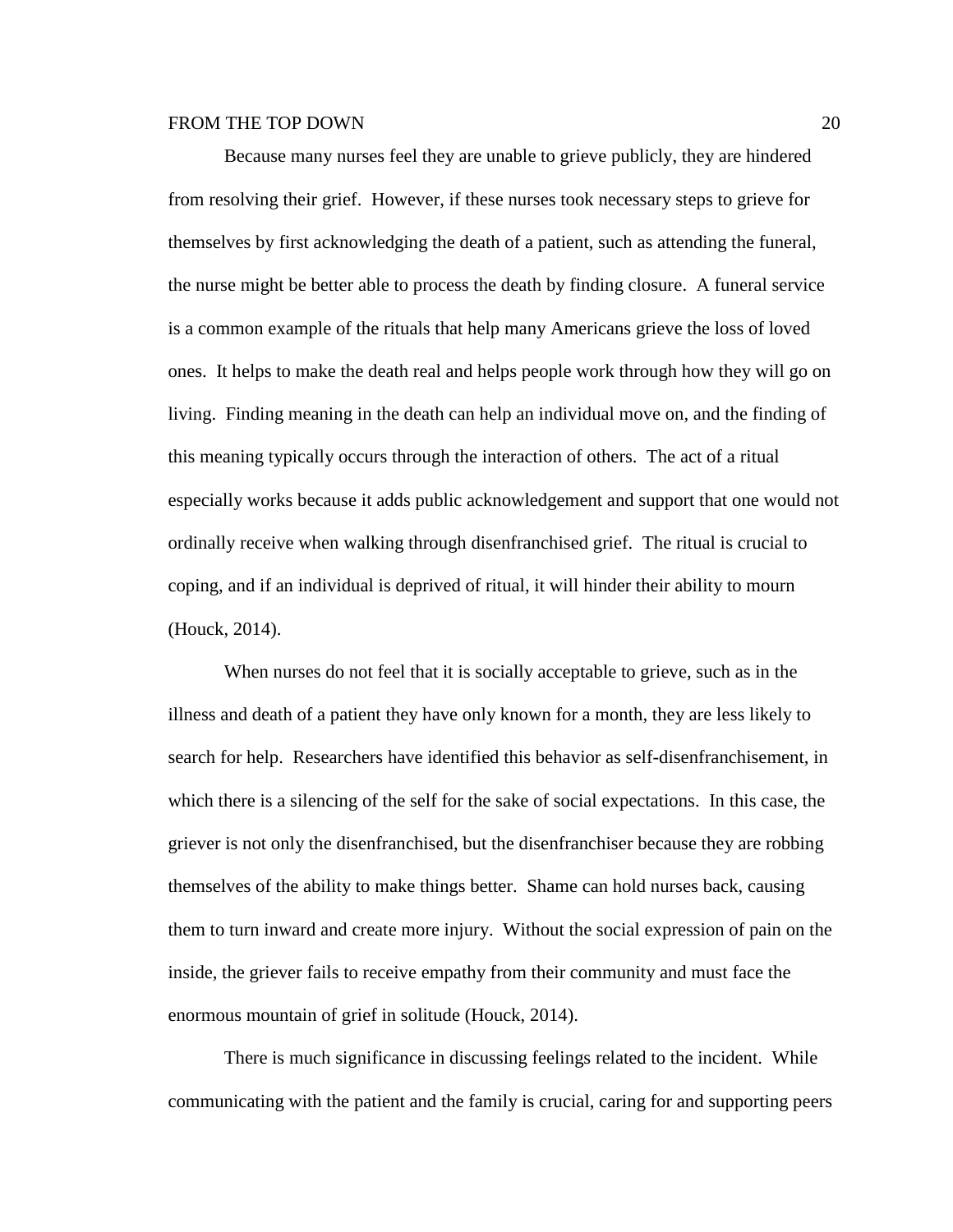is another essential role of the critical care nurse. During an interview for a study conducted in 2011, a nurse compared the experience of caring for patients enduring the withdrawal of life support to shoe boxes stacking up on shelves. While shoe boxes can be stacked on shelves, it is only a matter of time until the shelf is full and the experiences need to be brought to light. An informal support system is needed between coworkers, even if it is just a quick conversation over coffee. Support from people outside the hospital may not be as effective because they do not understand the intensity of working in the ICU (Fothergill-Bourbonnais, Malone-Tucker, Slivar, & Vanderspank-Wright, 2011). For example, a NICU nurse in a study decided against confiding with her family in her grief because they thought that she held babies and fed them all day long. She stated how hard it was for her family to comprehend the type of work she did, making it hard to talk with them about it [\(Cricco-Lizza,](http://journals.sagepub.com.ezproxy.liberty.edu/author/Cricco-Lizza%2C+Roberta) 2014).

Therefore, conferences, emotional support groups, and debriefing within the workplace are an effective ways to cope with work stresses. These support systems will also help nurses to see that they are not facing these battles alone (Fothergill-Bourbonnais et al., 2011). Studies have shown that the timing of debriefings may play a crucial role and can be more detrimental if they are pushed off until later. One nurse that may have found a place for his or her grief, through the experience of a late debriefing, may suddenly find themselves back at the beginning of the process (McConnell et al., 2016).

As a result of strong connections formed in group therapy activities, support groups can spur people on to exchange advice and suggestions for coping. This way, they can feel as if they are helping others and their self-esteem increases. Groups in the past have especially been effective when the leader is warm, empathetic, genuine, and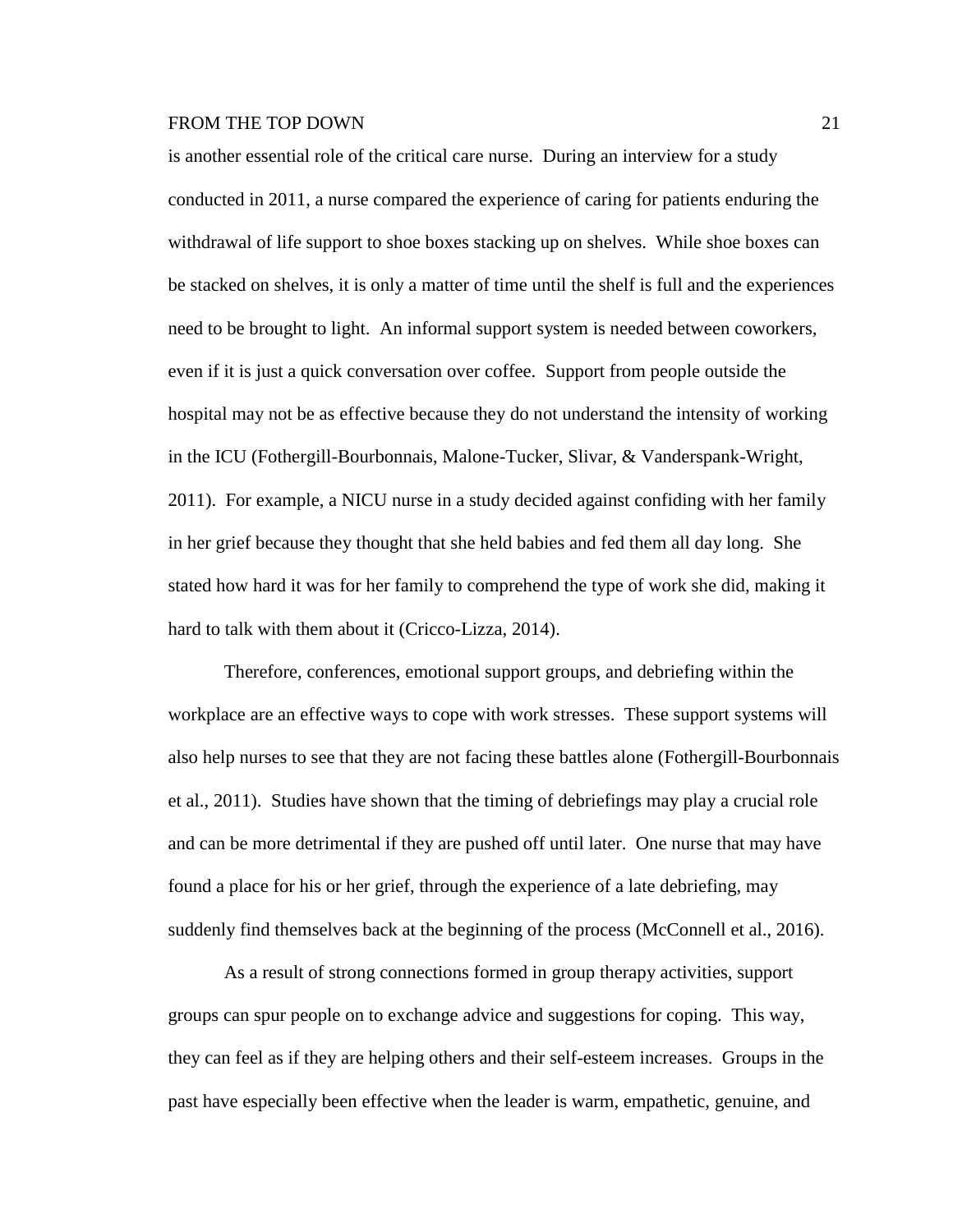educated in the grieving process and when those in the group share similar experiences (Mortell, 2015).

Some units come together to form a team-like bond to help each other through the hard times in nursing. Unit teamwork can be very beneficial when it promotes a supportive environment between workers; when nurses help one another, they are less likely to get burned out. Offering proper resources and flexible aid on a unit that is well staffed can go a long way for nurses. When new nurses are assigned to mentors, they have an easier time adapting to the unit. During periods of stability, nurses will often engage in easy conversation about movies, restaurants, and social activities to take a break from the intensity. Nurses recommend in their interviews that humor can help a person to cope with hard situations as well. A supportive environment can maintain nurse confidence and could possibly lessen the burnout syndrome [\(Cricco-Lizza,](http://journals.sagepub.com.ezproxy.liberty.edu/author/Cricco-Lizza%2C+Roberta) 2014).

In order to help the nurse experiencing disenfranchised grief, empathy should be offered in the form of active listening and in careful assessment of why this type of grief has occurred. A way of therapy that has been suggested is the Empty Gestalt Chair technique, where an individual that is mourning sits across from an empty chair and pretends there is a trusted person sitting in front of them. The griever is encouraged to engage in dialogue in which they share their thoughts, feelings, and behaviors. Those experiencing grief have emotions running rampant and this type of therapy can help them become more mindful of their situation and may even help to uncover suppressed thoughts and emotions (Mortell, 2015).

Nurses can also benefit from discussions by gaining new perspectives from those with whom they can connect. New perspectives can come from support groups on the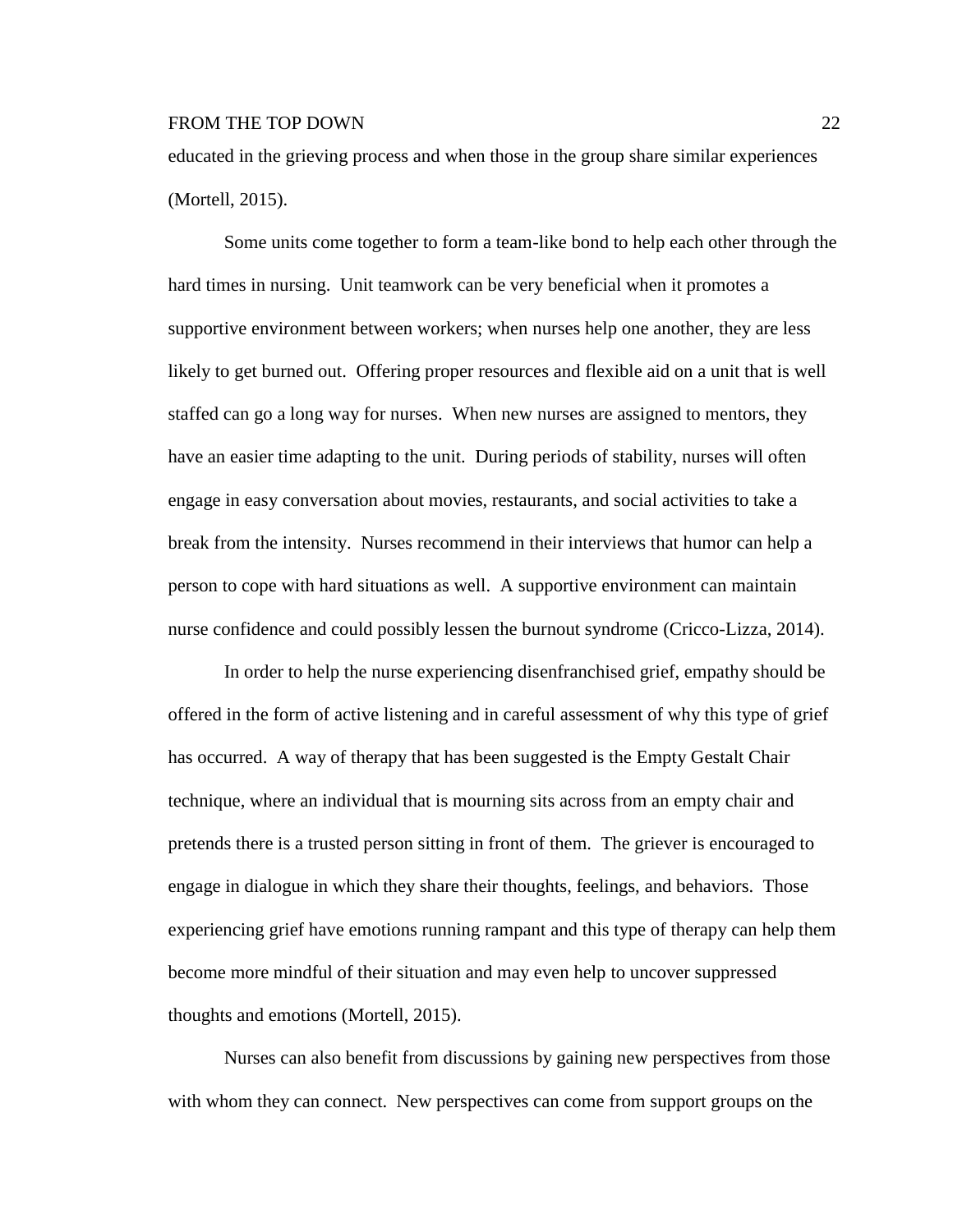unit they work on or even from the families they care for. For example, the NICU nurses that were interviewed regarding their own coping mechanisms in the workplace said that when they helped the parents cope with a child's death, it was a rewarding experience. In fact, some nurses shared experiences of families coming back to express their gratitude to the nurses. A feeling of accomplishment reframed the situation, which helped combat feelings of guilt or failure. Nurses, with the development of their new perspectives, may also come to believe that death is a normal part of the life cycle. These important lessons can help nurses live through these situations with less suffering because it will remind them that they did everything that was possible to save the patient (Almeida et al., 2016). Despite the evidence of how many intensive care nurses have distanced themselves in order to protect from compassion fatigue, one study showed nurses with positive attitudes towards dying patients because they knew they provided the utmost and dignified end-oflife care that they could (Cant et al., 2013).

Nurses have also suggested that exerting control over details on the critical care units can help to cope with the stress. The NICU nurses interviewed said they could become what they called a super nurse by focusing on a task to be done and putting forth high expectations to save the babies they cared for. This type of coping mechanism helped nurses to gain confidence and control the stress on a unit up until they lost a baby despite their heroic efforts. However, when the babies survived and got better, these nurses were reinforced with pride. This positive attitude can be a coping mechanism that may be worthwhile [\(Cricco-Lizza,](http://journals.sagepub.com.ezproxy.liberty.edu/author/Cricco-Lizza%2C+Roberta) 2014).

There are many services available to a critical care nurse to help him or her cope with stresses in the workplace. These formal support systems that are already in place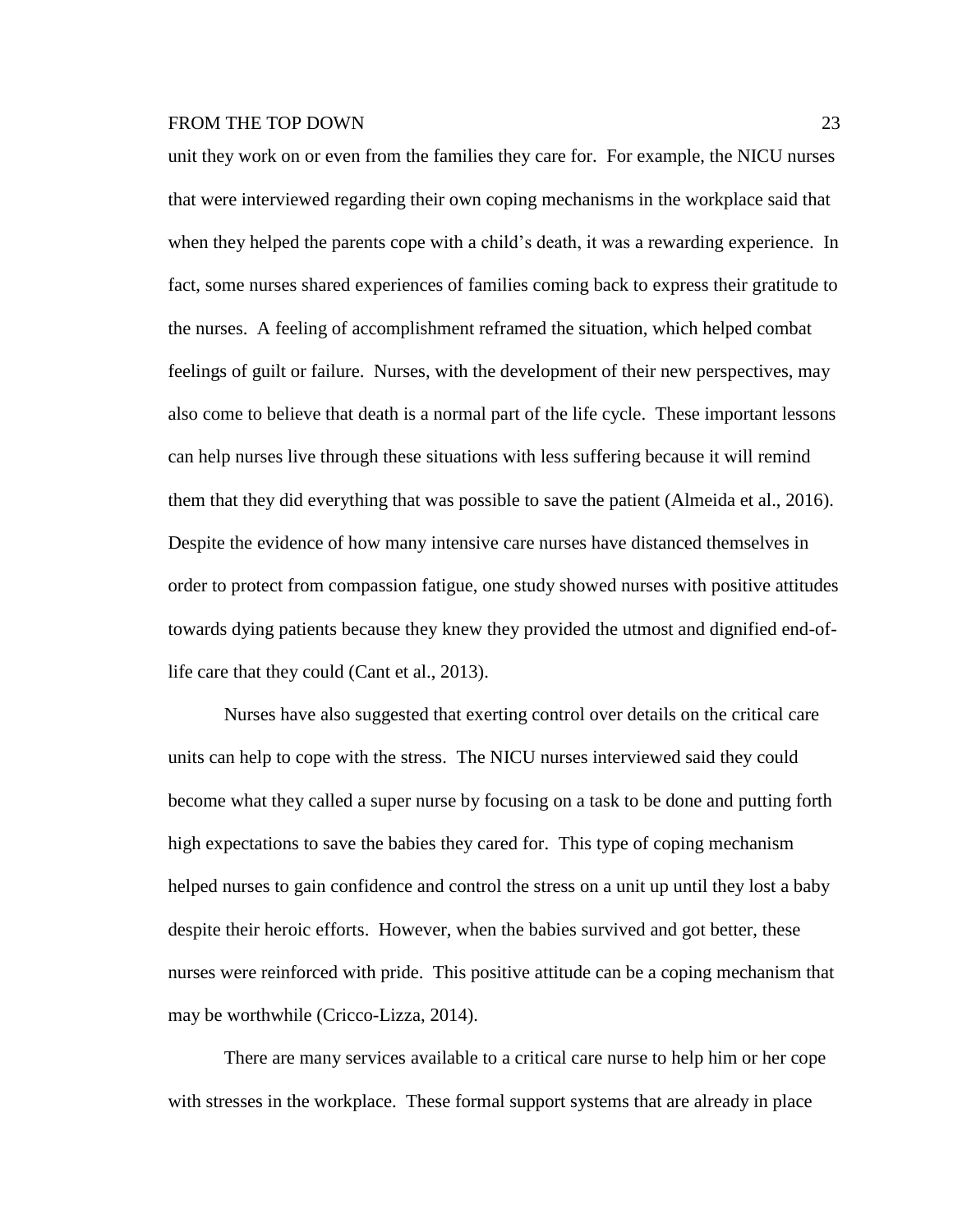can be of great use to struggling nurses in the ICU. Some hospitals have special organizations called Employee Assistance Programs that are accessible to all staff. In addition, spiritual care staff and the clinical ethicist are always readily available to staff who need more formal discussion and debriefing (Fothergill-Bourbonnais et al., 2011).

One large example of a study conducted by Barber to improve communication and therefore improve stress levels in the ICU was a study published in 2012, which was broken up into two phases. The study demonstrated that the implementation of an intensive communication strategy regarding end-of-life practices in the ICU was associated with a reduction in burnout syndrome by 50% and a reduction in depression by 60%. In the first phase, caregivers were given questionnaires so that the evaluation and prevalence of burnout syndrome could be tested. The second phase would include an evaluation after a communication intensive strategy had been developed and implemented. The communication intensive strategy was developed by a team of physicians, nurses, nursing assistants, and psychologists. These professionals formed the strategy by conducting clinical interviews with caregivers to identify areas of intervention for burnout syndrome. The main goal of this strategy was to improve communication with caregivers, patients, and patients' families to relieve stress for caregivers (Barbar et al., 2011).

The communication strategy formed by the healthcare team emphasized an increased availability of the healthcare workers to talk with the patients' families and an increased open communication between coworkers, such as daily meetings and debriefings. In addition to this strategy, caregivers were encouraged to participate in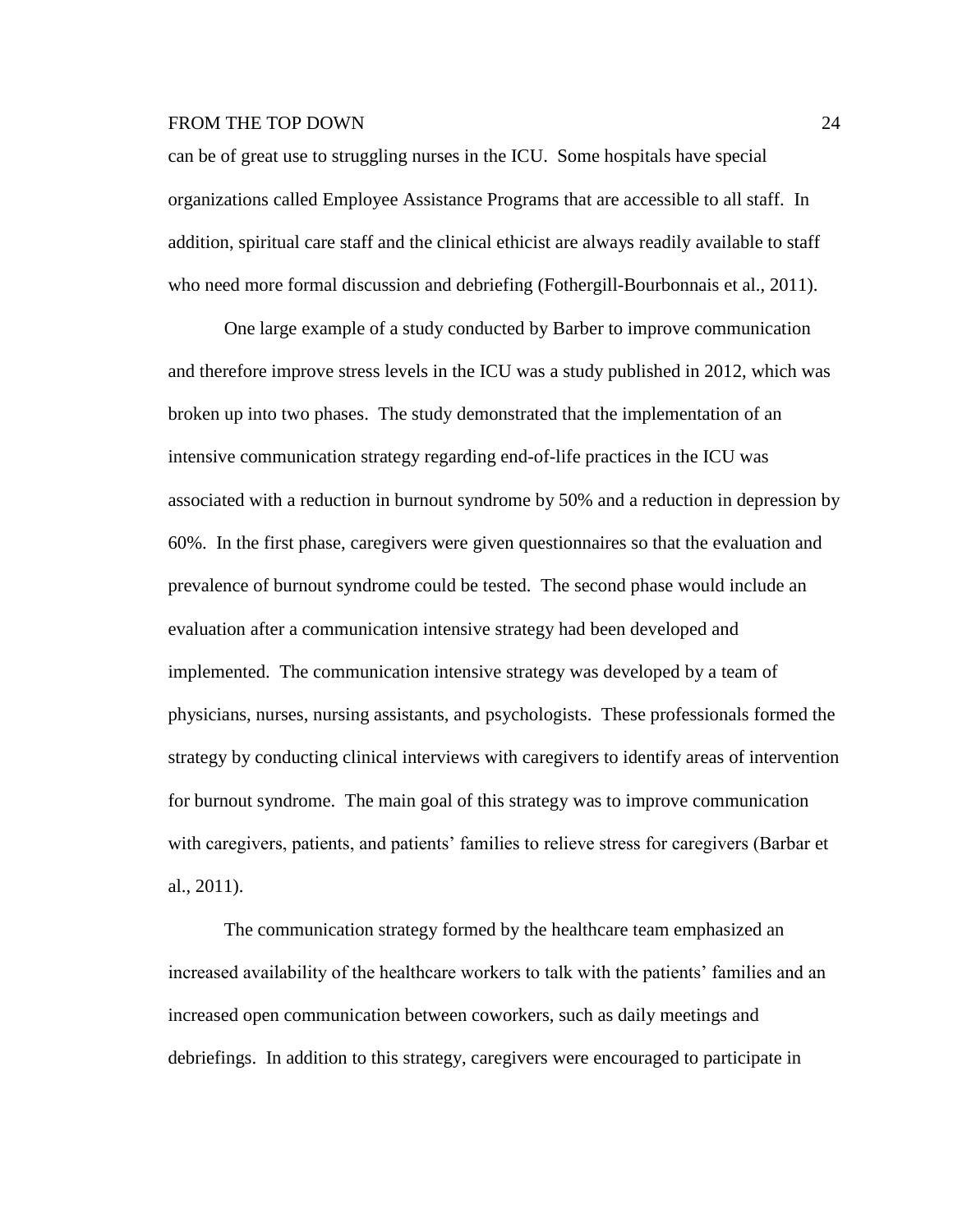brainstorming groups within the ICU with the goal of improving the delivery of care and in conflict management on the unit (Barbar et al., 2011).

Beijer and associates' study of 2011 also presented findings that did not match up with the majority of studies in support of group therapy sessions and support groups as a means to protect the emotional and psychological health of the nurse. Interestingly, this study suggested that seeking social support increased the chance of traumatic stress, whereas active coping protected against this traumatic stress. The exact reasons for these outcomes were not determined through this study. In the discussion, the authors concluded that maybe positive appreciation from others is not enough to help the nurse with coping. They suggested that reassessing the situation and using emotion-focused coping techniques, or active coping, is more effective. However, the study is outnumbered in its conclusions that support is not helpful.

Another way to battle the anxieties and stresses that typically occur in an intensive care unit setting is through spiritual sanctuary. A nurse's belief in a higher power helps to give purpose to everything that happens, which then helps that individual to form more positive beliefs about death and dying. One study's results showed that the more religious a nurse was, the less anxiety he or she had when facing the death of a patient. These nurses were more positive about caring for their patients during death because they saw it as the gateway to the afterlife and as a natural part of life (Cant, et al., 2013).

When nurses care for a patient, their job includes caring for the whole person, which includes spirituality. When nurses are taking care of patients in vulnerable positions, they see what really matters to that patient. They start to have more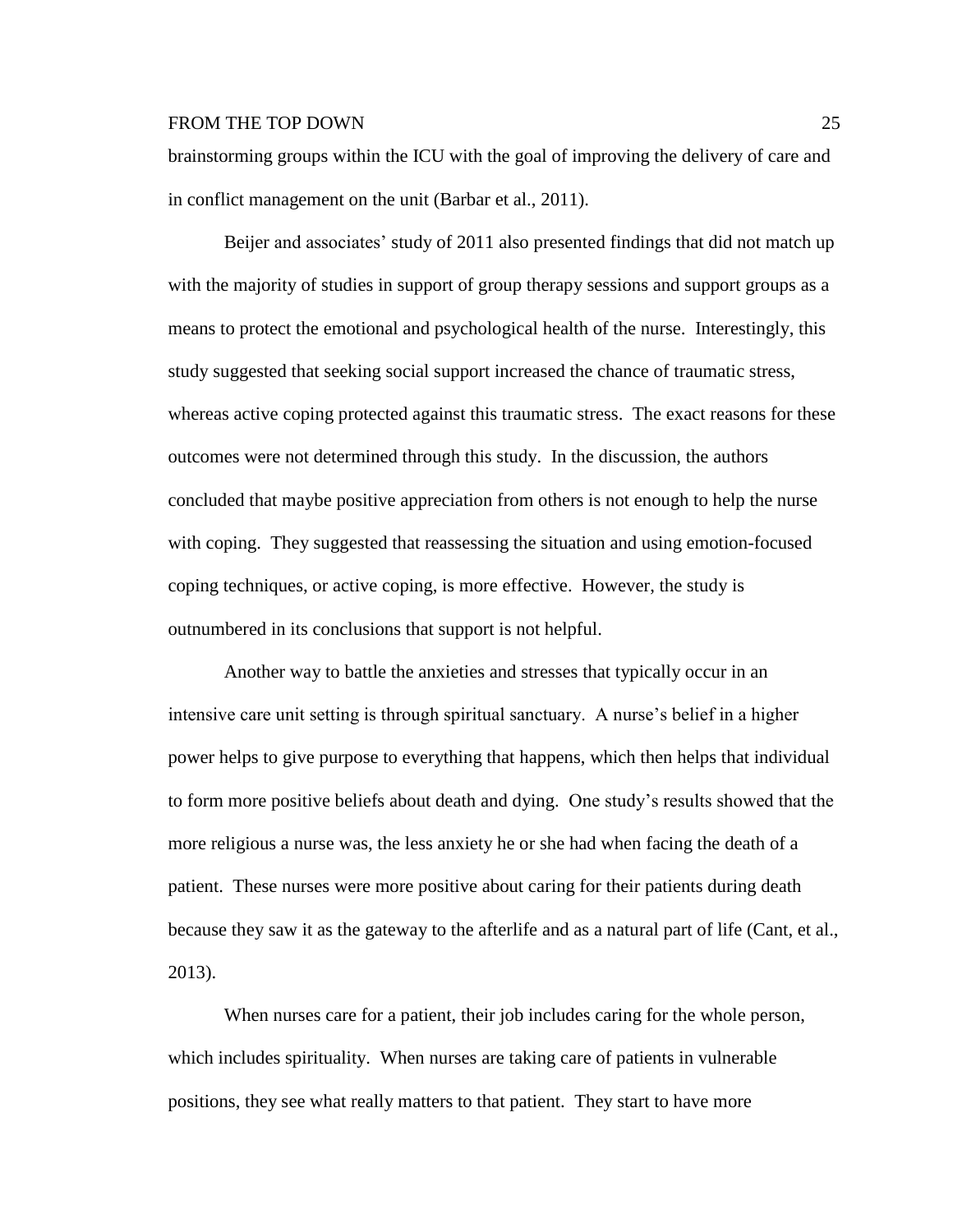conversations about life and death, heaven and hell, meaning, hope, and guilt. During the time near death, nurses can choose to open up and be attentive to subtle cues that they may receive from patients. After attending to their patients' spiritual needs, the spiritual involvement with the patient helped the nurse too. In different studies, nurses commented that they felt good after they attended to spiritual concerns of their patients because they felt that what they were doing was meaningful (Cone & Gisk, 2015).

## **Conclusion**

In the near future, the United States healthcare system will experience an enormous nursing shortage which could potentially lead to a national emergency. Although there are multiple factors that play a part in the nursing shortage, it is still crucially important for nursing managers and administrators to be aware of the reasons for the nursing turnover and brainstorm solutions to prevent this departure. With all the shortages that may occur in the future, hospitals must remember that the mental health of a nurse should not be sacrificed for the sake of caring for too many patients. If the mental health of a nurse is not supported, there will be a greater deficit in nurses and therefore, a greater problem. Retaining experienced critical care nurses is crucial to successfully implementing orientation for all the newly graduated nurses starting their careers. Through the acknowledgement of these demands and through providing resources as well as education to care for the mental health of their nurses, hospitals may be able to make changes in the nursing retention, therefore softening the blow of this nursing shortage. If nurses take care of themselves better, the patient care will be greatly improved because this type of movement trickles from the top down.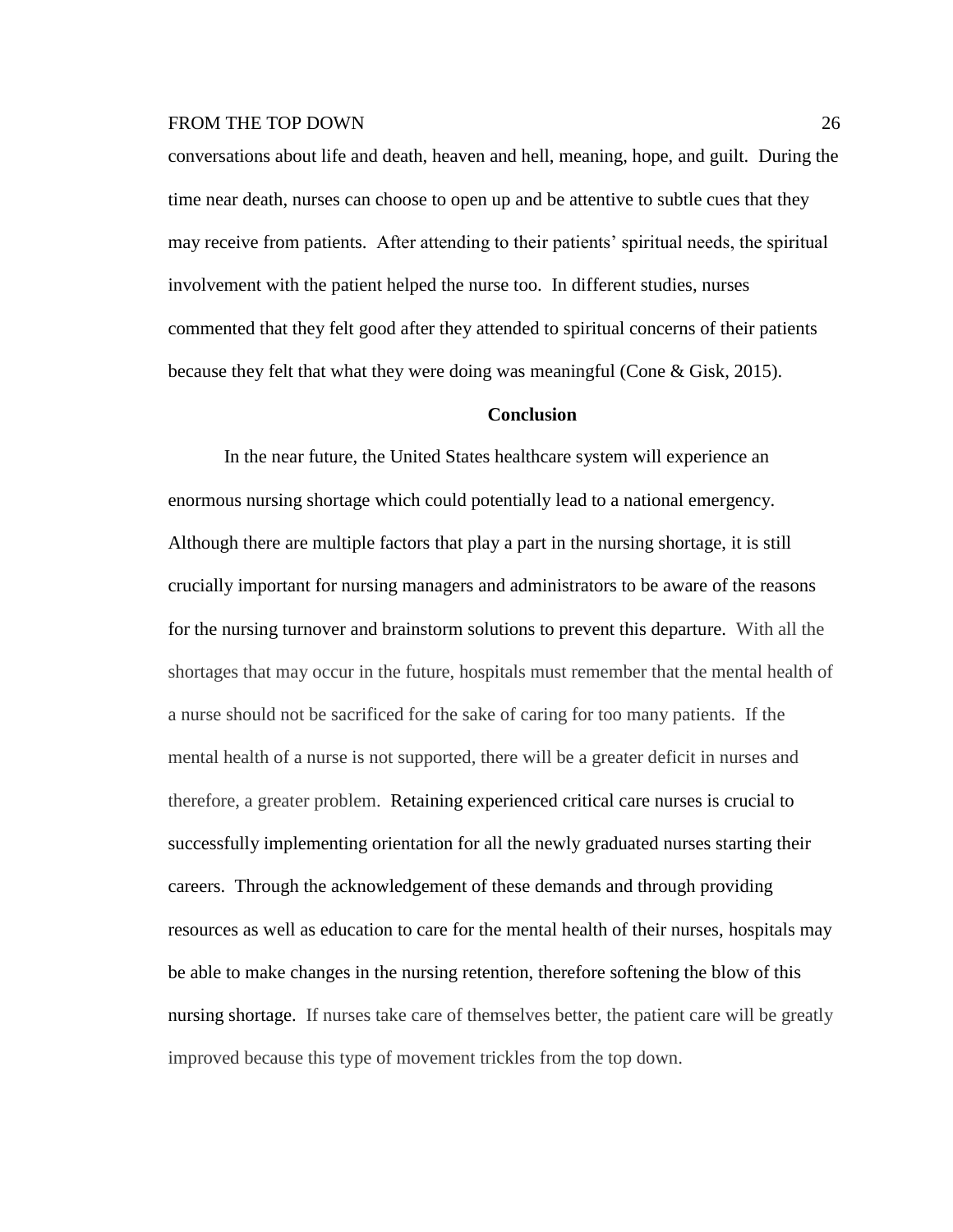#### References

- Alikari, V., Fradelos, E., Maria, L., Mitrousi, S., Panoutsopoulos, G., Sachlas, A., Stathoulis, J., & Zyga, S. (2016). Assessing factors that affect coping strategies among nursing personnel. *Journal of the Academy of Medical Sciences, 28* (2), 146-150. doi: [10.5455/msm.2016.28.146-150.](https://dx.doi.org/10.5455%2Fmsm.2016.28.146-150)
- Almeida, F., Cunha, M., & Morais, M. (2016). Taking care of the dying newborn and their families: Nurses' experiences of neonatal intensive care*. [SciELO Analytics,](http://analytics.scielo.org/?journal=0080-6234&collection=scl) 50.* http://dx.doi.org/10.1590/S0080-623420160000300018.
- Alonzo, A., Conejo, P., Davis, N., Domain, E.W., Gerow, L., & Rodger, S. (2010). Creating a curtain of protection: Nurses' experiences of grief following a patient death. *Journal of Nursing Scholarship, (42)* 2, 122-129.
- Bakker, J., Benoit, D., Kompanje, E., Margo M. C. & Nijkamp, M. (2015). The prevalence of compassion fatigue and burnout among healthcare professionals in intensive care units: A systematic review. *Plos ONE, 10* (8), 1-22. doi:10.1371/journal.pone.0136955.
- Barbar, S., Blettery, B., Charles, P.E., Herve, C., Hamet, M., Jacquiot, N., Moutel, G., Pavon, A., Prin, S., Quenot, J., & Rigaud, J. (2011). Suffering among careers working in critical care can be reduced by an intensive communication strategy on end-of-life practices. *Intensive Care Medicine, 38* (1), 55-61. doi: [10.1007/s00134-011-2413-z.](https://dx.doi.org/10.1007%2Fs00134-011-2413-z)
- Beijer, H., [Buurman,](http://journals.sagepub.com.ezproxy.liberty.edu/author/Buurman%2C+Bianca+M) B., [Mank,](http://journals.sagepub.com.ezproxy.liberty.edu/author/Mank%2C+Arno+P+M) A.,& [Olff,](http://journals.sagepub.com.ezproxy.liberty.edu/author/Olff%2C+Miranda) M. (2011). Coping with serious events at work: A study of traumatic stress among nurses. *Journal of the American Psychiatric Nurses Association, 17* (5), 321-329. doi:10.1177/1078390311418651.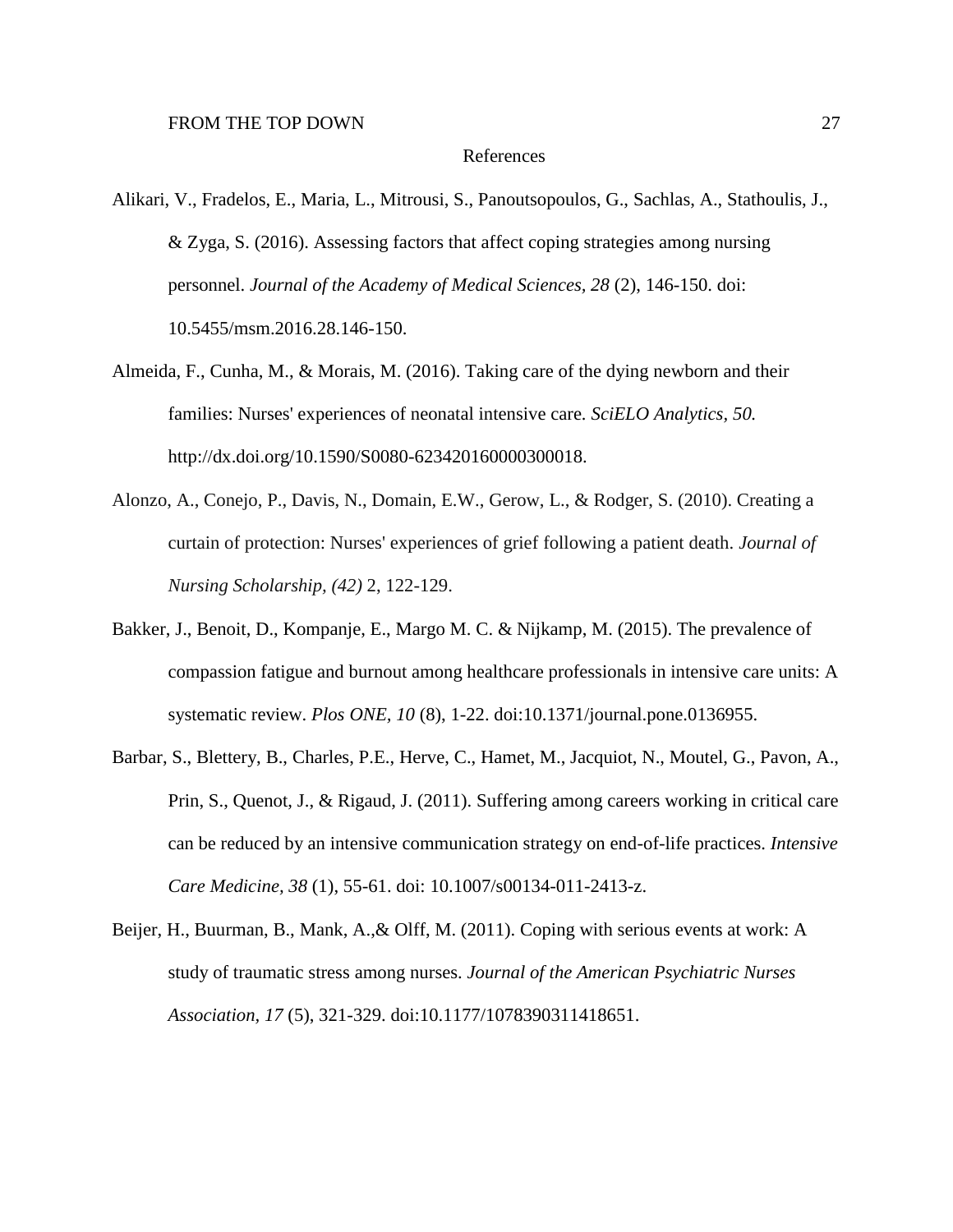- Burgess, L., Irvine, F., & Wallymahmed, A. (2010). Personality, stress and coping in intensive care nurses: A descriptive exploratory study. *Nursing in Critical Care, 15* (3), 129-140. doi: 10.1111/j.1478-5153.2009.00384.x.
- Burnham, E.L., Goode, C. J., Mealer, M., Moss, M., & Rothbaum, B. (2010).The prevalence and impact of post traumatic stress disorder and burnout syndrome in nurses. *Depression and Anxiety, 26* (12), 1118-1126.
- Butler, C., Clark, K., Griffin, M., Leslie, G., Lyons, P., Mason, V., & Walke, E. (2014). Compassion fatigue, moral distress, and work engagement in surgical intensive care unit trauma nurses. *Dimensions of Critical Care Nursing, 33* (4), 215-225. doi: 10.1097/DCC.0000000000000056.
- Cant, R., Hood, K., McDermott, F., Morphet, J., O'Conner, M., Payne, S., Peters, L., & Shimoinaba, K. (2013). How death anxiety impacts nurses' caring for patients at the end of life: A review of literature. *The Open Nursing Journal, 7*, 14-21. doi: [10.2174/1874434601307010014.](https://dx.doi.org/10.2174%2F1874434601307010014)
- Cone, P., & Gisk, T. (2015). Discerning the healing path: How nurses assist patient spirituality in diverse health care settings. *Journal of Clinical Nursing, 24* (19), 2926-2935. doi: 10.1111/jocn.12907.

[Cricco-Lizza,](http://journals.sagepub.com.ezproxy.liberty.edu/author/Cricco-Lizza%2C+Roberta) R. (2014). The need to nurse the nurse: Emotional labor in neonatal intensive care. *Sage Journals, 24* (5), 615-628. doi: 10.1177/1049732314528810.